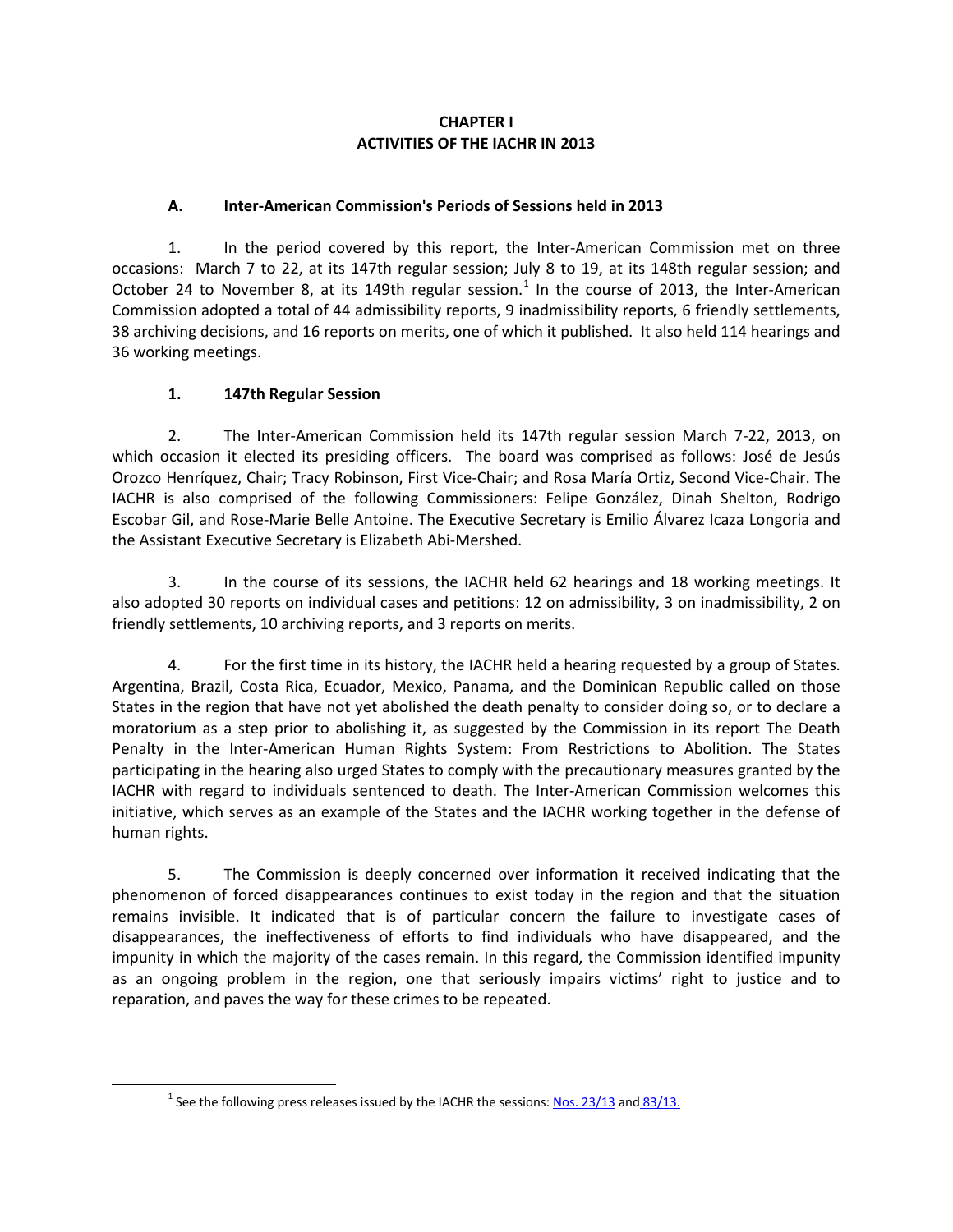6. The Commission received troubling information indicating that human rights defenders continue to be targets of murders, threats, and harassment, along with acts of violence at protest demonstrations and the criminalization of their activities. The IACHR is particularly concerned about States' failure to adopt effective measures to protect human rights defenders who are at serious risk.

7. The Commission also received information that the rights to equality and nondiscrimination of persons of African descent in Brazil and in Colombia continue to be unprotected, including their economic, social and cultural rights. Furthermore, the intersectionality of race and gender worsen discrimination against women of African descent.

8. On another matter, the Commission was deeply concerned about the continuing violation and disregard of the territorial rights of indigenous peoples in several countries of the region; the ongoing, serious violations of the right to life and to the physical and cultural integrity of indigenous peoples, communities, and persons; the repression of protests and public demonstrations carried out by leaders, authorities, and members of indigenous peoples in the defense of their rights; and the retaliatory actions or threats carried out against indigenous leaders.

9. With regard to persons deprived of liberty, the Commission received information of utmost concern on the excessive use of pretrial detention and the use of solitary confinement, as well as on detention conditions in Cuba and at the Guantánamo Naval Base, United States. In particular, the IACHR expressed its deep concern over the practice in the United States of incarcerating children under 18 years of age in prisons for adults, without any effective separation between the two. It is also cause of concern to the Commission the abuses, sexual rape and cruel, inhuman and degrading treatment, such as solitary confinement.

10. In several hearings, the Commission received troubling information about the right to freedom of expression in several countries. Attacks on journalists, laws that violate the right to freedom of expression, the lack of regulatory frameworks that recognize community radio stations, and the closure of media outlets through administrative or judicial processes are some of the problems the Commission heard about during its sessions.

11. With regard to the rights of lesbian, gay, bisexual, trans, and intersex (LGBTI) persons, the Commission is concerned about the existence of centers for "curing" homosexuality, in which young and adult lesbian women are coerced or forced into these centers and subjected to all forms of violence, including physical and sexual violence. The Commission also heard with concern information about medical interventions to which intersex children are subjected because their bodies are different from the standard male or female body, without waiting for them to be of age to be able to consent.

12. Disturbing information was also received about the situation of women's rights, in particular the fact that violence against women continues in the Americas, and these crimes continue to go unpunished. In the hearings, the Commission heard troubling information about the legal and practical obstacles that continue to exist for women to be able to exercise their sexual and reproductive rights; obstacles in access to justice for women victims of violence; the growing problem of human trafficking; and the overlapping discrimination against women of African descent, indigenous women, poor women, and lesbian women, who are invisible when it comes to formulating laws and public policies and programs.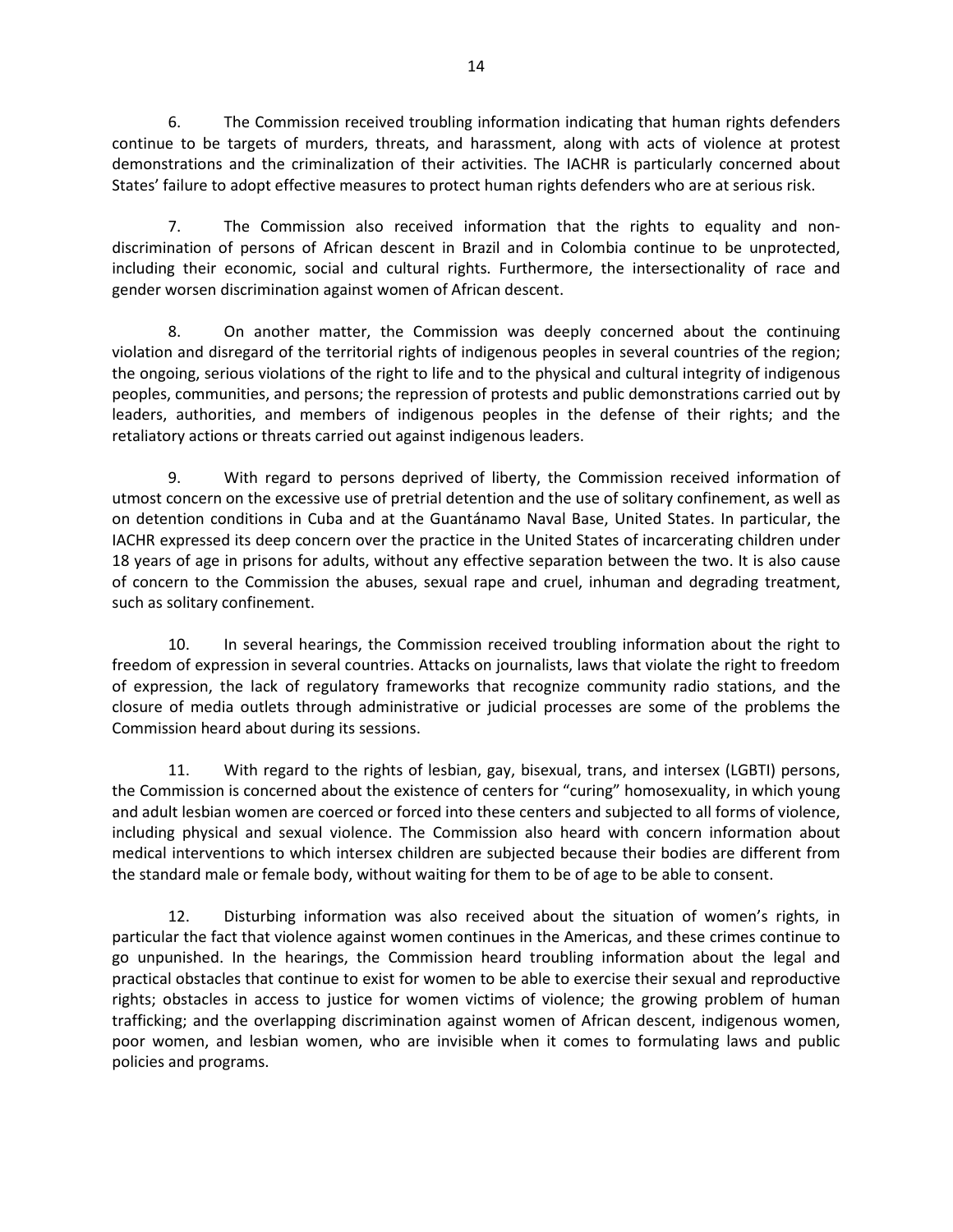13. In several thematic hearings, the Commission received deeply troubling information about economic, social, and cultural rights. These include the lack of proper treatment for LGBTI indigenous persons living with HIV; the link between discrimination against communities in vulnerable situations and their exercise of the rights to work, to health and to land; and the overlap between the right to live free of discrimination and the exercise of economic and social rights for various groups, including women, indigenous persons, and Afro-descendants, among others. The Commission also received troubling information indicating that a high percentage of cases involving women and girls who have illegal abortions or are accused of violating laws that criminalize abortion are the result of poverty and lack of access to the right to health.

14. The IACHR held hearings on countries, and it noted it's deep concern over the information it received on the serious challenges faced by the National Compensation Program for victims of the internal armed conflict in Guatemala, as well as the continuing lack of a resolution in the Dominican Republic concerning the situation faced by Dominicans of Haitian origin and the human rights violations they suffer, especially against their right to nationality, which leads to situations of statelessness.

#### **2. 148th Regular Session**

15. The Inter-American Commission held its 148th regular session from July 8 to 19, 2013. Owing to the internal nature of this session, the IACHR held no public hearings or working meetings in the course of it. The Commission adopted 48 reports on individual cases and petitions: 23 on admissibility, 1 on inadmissibility, 3 on friendly settlement, 14 on archiving, 4 on the merits and 3 to be published.

#### **3. 149th Regular Session**

16. The Inter-American Commission held its 149th regular session from October 24 to November 8, 2012. In the course of this session 52 hearings were held, along with 18 working meetings, with the Commission adopting 38 reports on individual cases and petitions: 9 on admissibility, 5 on inadmissibility, 1 on friendly settlement, 14 archiving reports, and 9 reports on the merits.

17. During this session, the Inter-American Commission was pleased to accept the invitation by the State of the Dominican Republic to carry out a visit to that country.

18. The hearings and reports reflected some of the structural human rights problems that persist in the region. These have to do with respect for the right to life and humane treatment; guarantees of due process and judicial protection; the exercise of economic, social, and cultural rights and the right to freedom of expression; and the situation concerning the rights of children, migrants, human rights defenders, indigenous peoples, Afro-descendants, women, persons deprived of liberty, persons with disabilities, and lesbian, gay, trans, bisexual, and intersex persons, among other issues.

19. During that session, the Commission held hearings that touched on new issues that are widely relevant for the region. Examples include the hearings on the use of unmanned drones in the region, and on communications surveillance carried out through the use of new technologies. The impact of transnational corporations and extractive industries on the enjoyment of human rights was also addressed, in particular the potential negative impact of industrial agriculture on land use, peasant farmers' access to land, and subsistence agriculture. Another new issue was addressed in the hearing on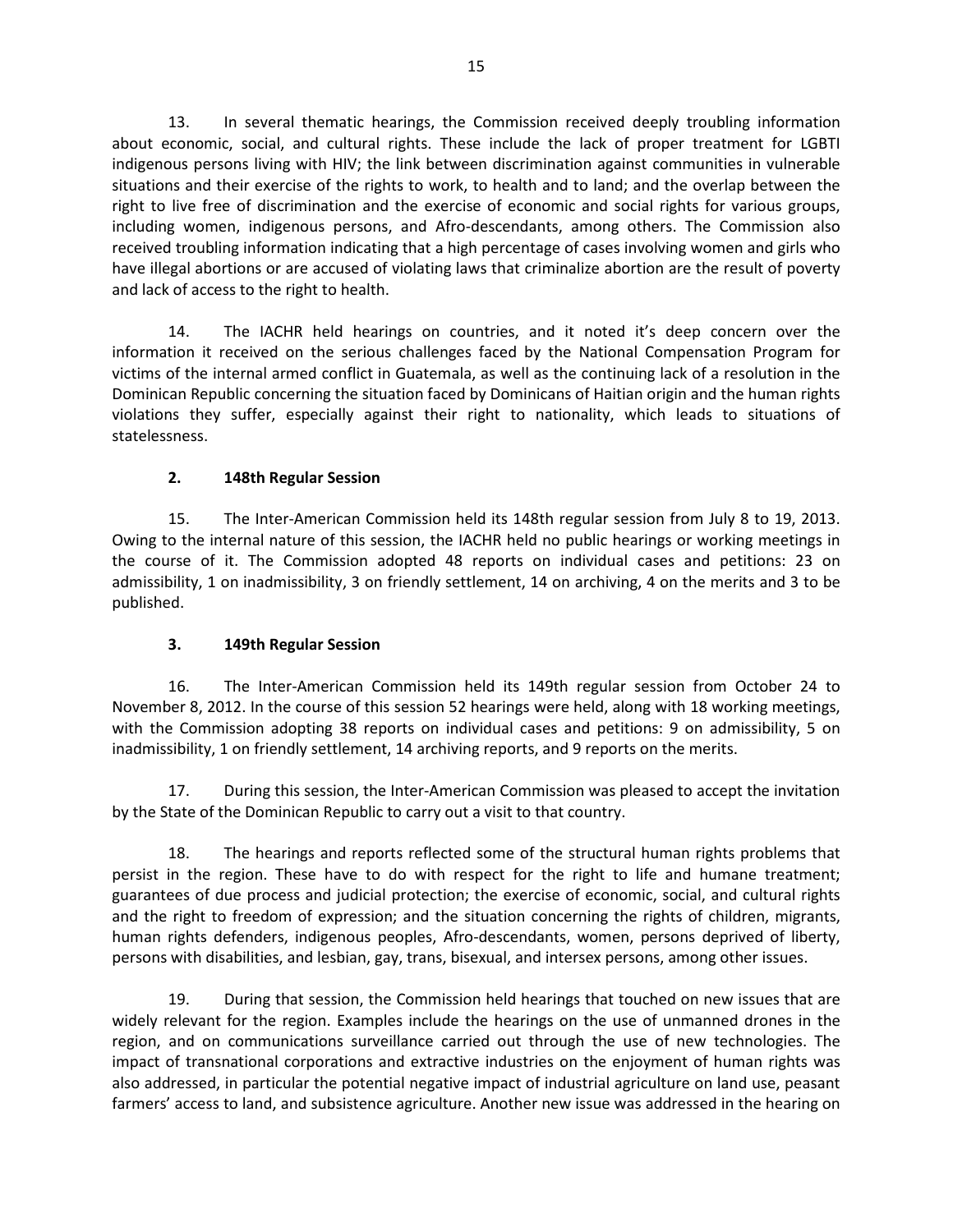the human rights effects of mining and the responsibility of the States, not only of the countries where the mines are located but also the countries in which the transnational companies are based. These and other issues addressed in the hearings reflect the IACHR's attention to the entire range of issues that make up the human rights agenda in the region, to which new challenges are constantly being added.

20. For the first time in the history of the IACHR, a hearing provided simultaneous interpretation into sign language for the hearing-impaired and easy-to-read texts for persons with intellectual disabilities. The Commission is committed to strive to ensure that in the future, all of its hearings will be accessible to persons with disabilities.

21. On another matter, the Inter-American Commission once again expressed its concern over the United States' failure to comply with the precautionary measure for detainees at Guantanamo. The IACHR urged the authorities to take the necessary urgent steps to comply with these precautionary measures, which have been in effect since 2002 and were expanded on July 23, 2013, to include closure of the detention center. In addition, the Commission again urged the State to give its consent so the IACHR can visit that detention center without preconditions, that is, with direct and private access to all detainees and all facilities.

# **B. Visits**

# **Dominican Republic[2](#page-3-0)**

22. The Inter-American Commission on Human Rights (IACHR) conducted an on-site visit to the Dominican Republic on December 2-5, 2013, in response to an invitation by the State. The purpose of the visit was to observe the situation related to the rights to nationality, identity, and equal protection without discrimination, along with other related rights and issues. The Commission carried out this visit to oversee compliance with the international commitments made freely by the State of the Dominican Republic in exercise of its sovereignty.

23. The delegation was composed of IACHR Chairman José de Jesús Orozco Henríquez; First Vice-Chair Tracy Robinson; Second Vice-Chair Rosa María Ortiz; Commissioners Felipe González, Dinah Shelton, and Rose Marie Antoine; Executive Secretary Emilio Álvarez Icaza L.; Assistant Executive Secretary Elizabeth Abi-Mershed; Special Rapporteur for Freedom of Expression Catalina Botero; and other staff members of the Executive Secretariat. During the visit, various IACHR delegations visited the provinces of Bahoruco, Dabajón, Jimaní, La Romana, San Pedro de Macorís, Santo Domingo, and Valverde. The IACHR held meetings with State authorities, civil society organizations, victims of human rights violations, and representatives of international agencies.

24. Through this visit, the IACHR was able to appreciate various advances in the development of democratic institutions and the protection of human rights. The Commission particularly valued the fact that, through the 2010 reform of the Constitution, international human rights law and all international human rights commitments adopted by the State are incorporated directly into domestic law, with constitutional ranking.

<span id="page-3-0"></span><sup>&</sup>lt;sup>2</sup> See IACHR, Press Release No. 97/13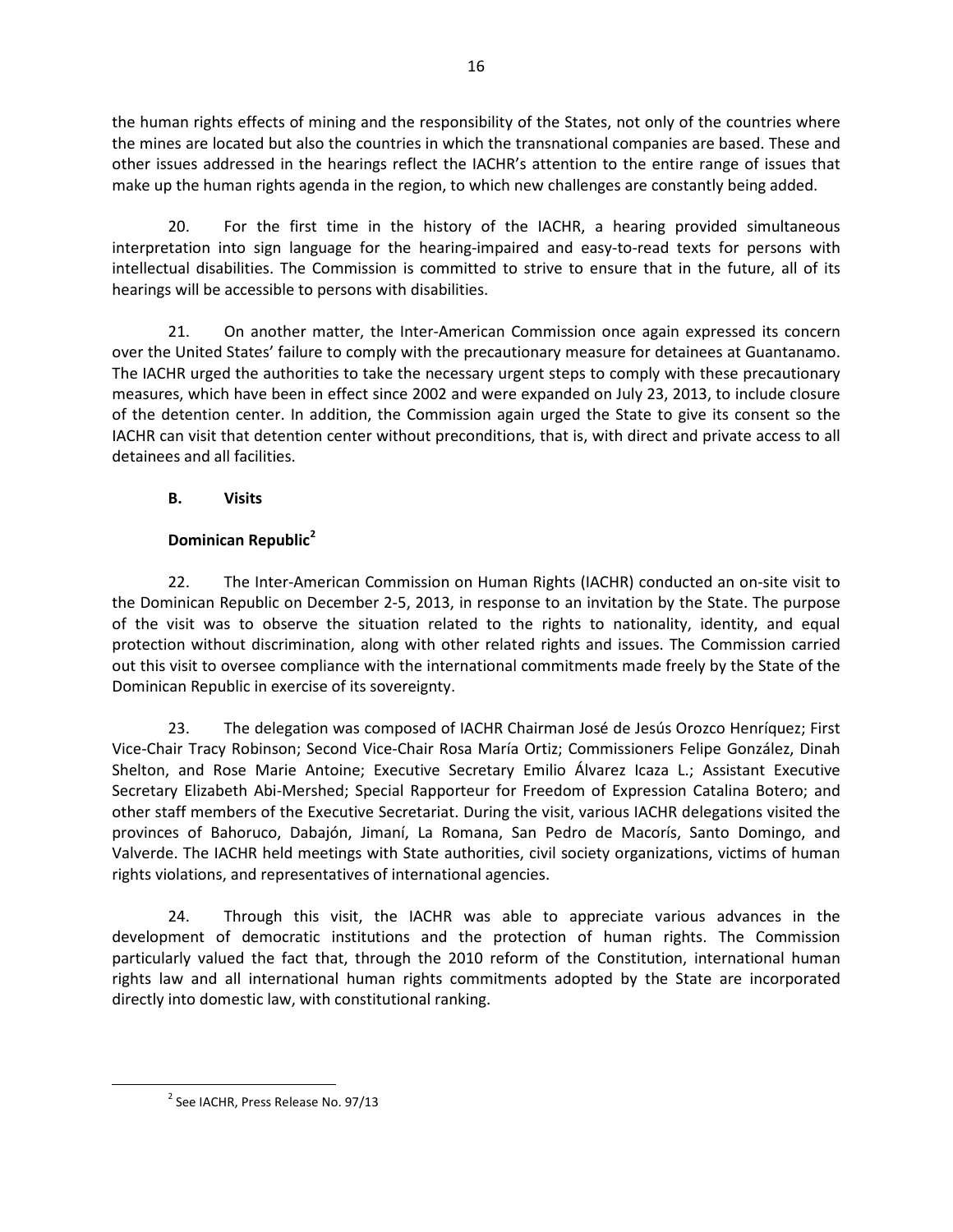25. During the visit, the Inter-American Commission received troubling informing concerning grave violations of the right to nationality, to identity, and to equal protection without discrimination. The violations of the right to nationality that the Commission observed during its last onsite visit, in 1997, continue, and the situation has been exacerbated as a result of Judgment TC 0168/2013 of the Constitutional Court. As a result of that ruling, an undetermined but very significant number of Dominicans, have been arbitrarily deprived of their nationality. This situation disproportionately affects persons of Haitian descent, who are also Afro-descendants and are often identified based on the color of their skin, which constitutes a violation of the right to equal protection without discrimination.

26. The IACHR visited several bateyes (communities of sugar workers) in various parts of the country and took note of the conditions of poverty, exclusion, and discrimination in which its inhabitants live. Poverty disproportionately affects persons of Haitian descent, and this is related to the obstacles they face in terms of access to their identity documents.

27. On another matter, the Inter-American Commission received deeply troubling information concerning statements made against journalists, intellectuals, lawyers, politicians, legislators, human rights defenders, public figures, and even high-level public servants who have criticized the ruling of the Constitutional Court.

28. The IACHR's preliminary observations on the situation observed in the course of this onsite visit can be found in the annex to press release No. 97/13, which was issued at the end of its activities. Likewise, with the information received during the visit and other inputs, the IACHR shall draft a Country Report whereby it shall make recommendations aimed at supporting the State in its efforts to fulfill its obligations under the American Convention on Human Rights.

# **Suriname[3](#page-4-0)**

29. The Inter-American Commission on Human Rights undertook a working visit to the Republic of Suriname between January 23-25, 2013 in order to examine the situation of the rights of women and indigenous peoples. The delegation was composed of Commissioner Dinah Shelton, Rapporteur on the Rights of Indigenous Peoples; Commissioner Tracy Robinson, First Vice-President and Rapporteur on the Rights of Women; and staff from the Executive Secretariat.

30. During the visit, the delegation held meetings with the highest authorities of the Suriname State, and representatives from civil society organizations dedicated to the defense of the rights of indigenous peoples, women and LGBTI persons in the country. Several members of the delegation also traveled to the district of Brokopondo and the village of Brownsweg to visit a Maroon village composed of 8,000 persons. The delegation offered a workshop attended by approximately fifty government officials on the Inter-American System of Human Rights and an academic event at the Anton de Kom University, with the participation of law professors and students.

31. The Rapporteurs made some initial observations which can be found in Press Release No. 9/13, issued at the end of their visit

 $\overline{a}$ 

<span id="page-4-0"></span><sup>&</sup>lt;sup>3</sup> See IACHR, Press Release [No. 9/13.](http://www.oas.org/es/cidh/prensa/comunicados/2012/033.asp)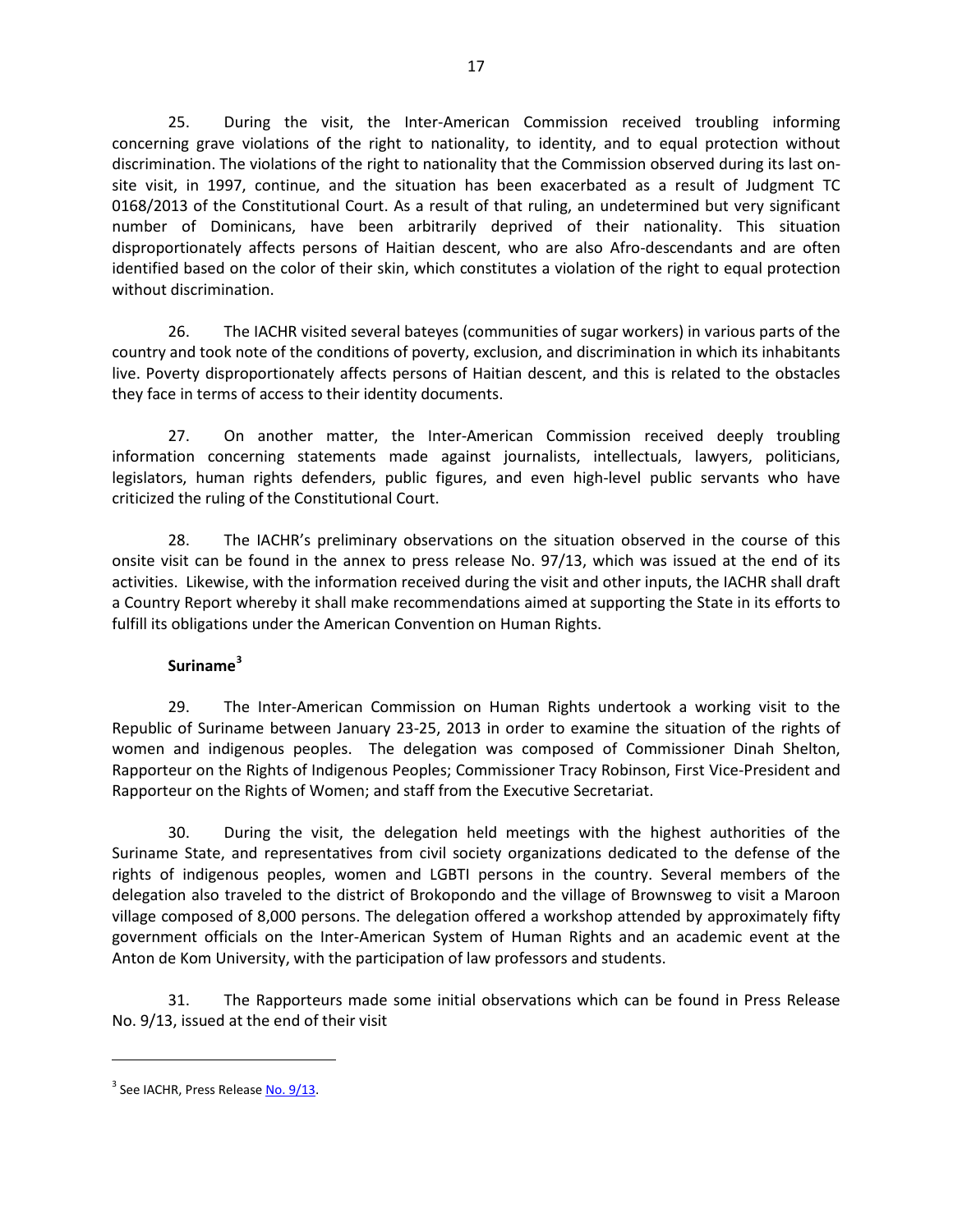#### **Argentina**

32. A delegation of the Executive Secretariat of the IACHR made a visit to Argentina from May 9 to 13, 2013. The goal was to prepare a diagnostic on the compliance with the recommendations that the IACHR included in Merits Report 2/12 on the case of the Indigenous Communities members of the Association Lhaka Honhat of Argentina, approved on January 26, 2012. The delegation held meetings in the city of Salta with representatives of the Government of the Salta Province. It also visited the municipality of Santa Victoria del Este, to meet with indigenous leaders of the Lhaka Honhat Association, and to visit the indigenous territory. It also held meetings in Buenos Aires with authorities of the National Government. The parties expressed that the visit enabled an opportunity to open a dialogue and incentivate the compliance of the recommendation by the Argentine State.

#### **Honduras**

33. Between May 14 and 18, 2013, the Rapporteur for Honduras, Commissioner Tracy Robinson, and the Commission's Executive Secretary, Emilio Álvarez Icaza Longoria, visited Honduras in the framework of their participation as speakers at the Third Assembly of the Latin American and Caribbean Network for Democracy (LAC Network). The delegation met with state authorities, representatives of civil society organizations, and representatives of international and regional organizations. In addition, they met with indigenous women leaders from various parts of the country. They also organized two meetings of friendly settlement cases and three meetings of precautionary measure monitoring.

#### **Canada**

34. The Inter-American Commission on Human Rights carried out a working visit to Canada on August 6-9, 2013, to look into the disappearances and murders of indigenous women in British Columbia. The delegation was made up of Commissioner Dinah Shelton, Rapporteur on the Rights of Indigenous Peoples; Commissioner Tracy Robinson, First Vice Chair of the IACHR and Rapporteur on the Rights of Women; and staff of the Executive Secretariat. The visit began in Ottawa and continued in British Columbia, specifically in Vancouver and Prince George. The delegation received information and testimony from relatives of indigenous girls and women who have disappeared or have been killed. In Ottawa, the delegation met with federal government authorities and civil society organizations and representatives, including tribal organizations and leaders. In British Columbia, the delegation met with provincial government authorities, representatives of the legislative branch, and civil society organizations and representatives, including tribal organizations, authorities, and leaders.

#### **Guatemala[4](#page-5-0)**

35. The Office of the Rapporteur on the Rights of Indigenous Peoples of the IACHR carried out a working visit to Guatemala on August 21-30, 2013. The visit aimed to gather information on the situation of indigenous peoples in Guatemala, with special emphasis on the discrimination and exclusion experienced by indigenous peoples, as well as the situation involving their lands, territories, and natural

<span id="page-5-0"></span><sup>4</sup> See IACHR, Press Release No. 66/13.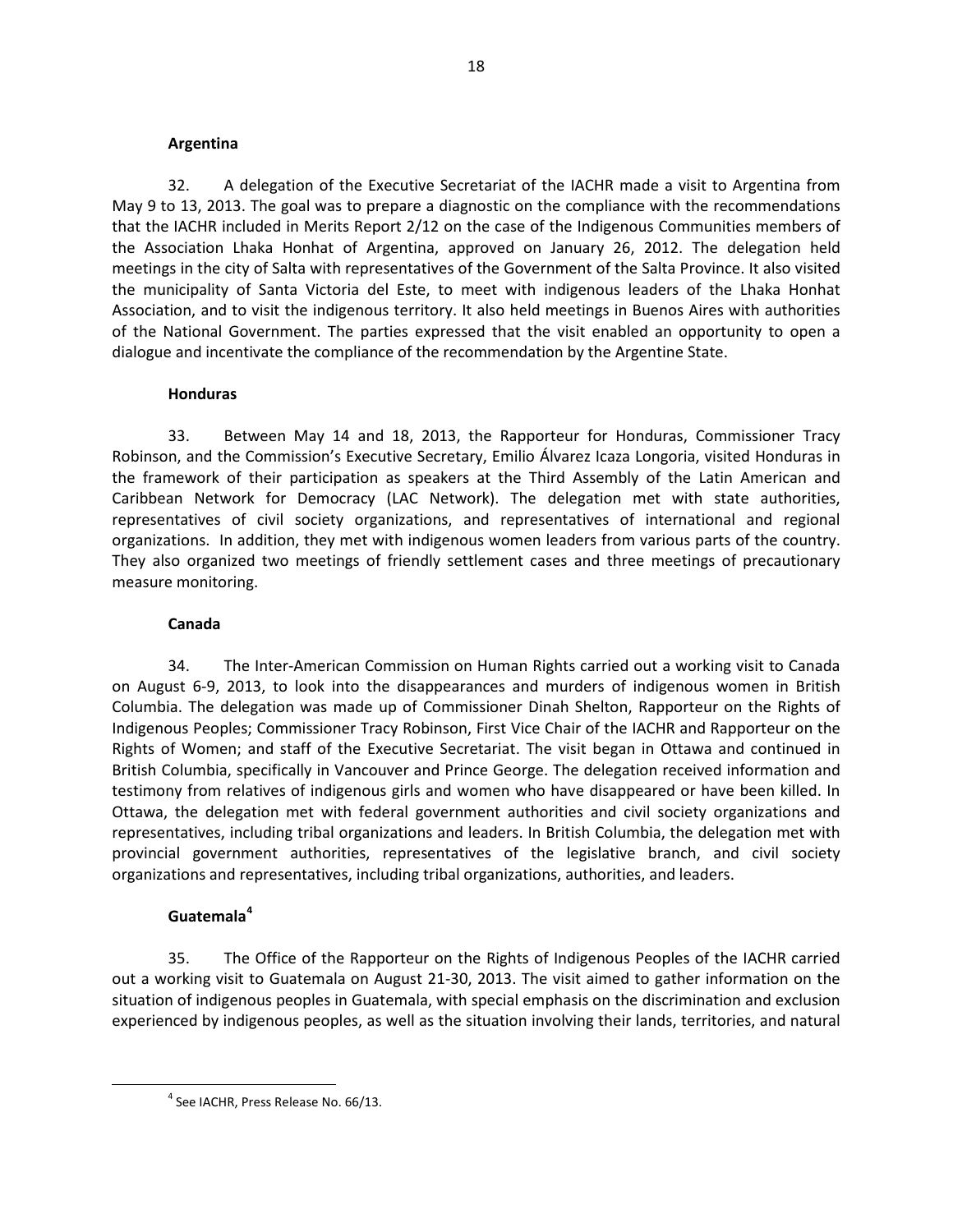resources and their right to prior, free, and informed consultation. The delegation was led by the IACHR Rapporteur on the Rights of Indigenous Peoples, Commissioner Dinah Shelton.

36. The delegation met with State authorities; international organizations, authorities, indigenous leaders and communities; human rights ombudsmen, civil society organizations, and members of the academic community. The delegation visited Guatemala City, Cobán, el Valle del Polochic, Nebaj, Huehuetenango, Totonicapán, San Marcos and Chichicastenango. The information obtained during the visit shall be used as one of the inputs to draft a report on the human rights situation of Guatemala's indigenous peoples.

37. Commissioner Shelton commended the Government's acknowledgment of the need to amend legislation, especially laws on mining, water and the environment, in order to fulfill the State's international commitments. She also underscored its deep concern for the killings, sexual violations, threats and harassment targeting authorities, indigenous leaders, and human rights ombudsmen, including judges and prosecutors, in the country.

38. The Commissioner highlighted the breakthroughs made in investigating severe crimes against humanity perpetrated during the armed conflict in Guatemala and stated her expectation that State institutions, especially the Ministry of Defense, would guarantee full accessibility to all files and documents on human rights in connection with the conflict.

# **C. Activities of the IACHR in relation to the Inter-American Court of Human Rights**

39. In 2013 the Commission continued to carry out its treaty-based and statutory mandates before the Inter-American Court. The following is a detailed description of the Commission's activities before the Court in the following order: (1) referral of contentious cases; (2) requests for provisional measures; (3) appearance and participation in public and private hearings; (4) presentation of written observations on State reports in cases of supervision of compliance with judgments; and (5) presentation of written observations on State reports on the implementation of provisional measures.

# **1. Referral of contentious cases**

40. In 2013, the Commission referred 11 cases to the jurisdiction of the Inter-American Court pursuant to Article 51 of the American Convention and Article 45 of its Rules of Procedure.

# **a. Case of Garífuna Community of "Triunfo de la Cruz" and its members v. Honduras (Submitted on February 21, 2013)**

41. The instant case involves several violations of the American Convention against the Garifuna Community Triunfo de la Cruz and its members.

42. This community constitutes a distinct ethnic group whose members share social, cultural and economic relationships, especially its important connection with the land they have historically occupied and the collective construction of ancestral property. The Garifuna Community Triunfo de la Cruz and its members have asserted their rights in Honduras as an indigenous people and that characteristic has not been put into discussion to the Commission. The violations committed in this case include several components of the right to property of the Garifuna Community Triunfo de la Cruz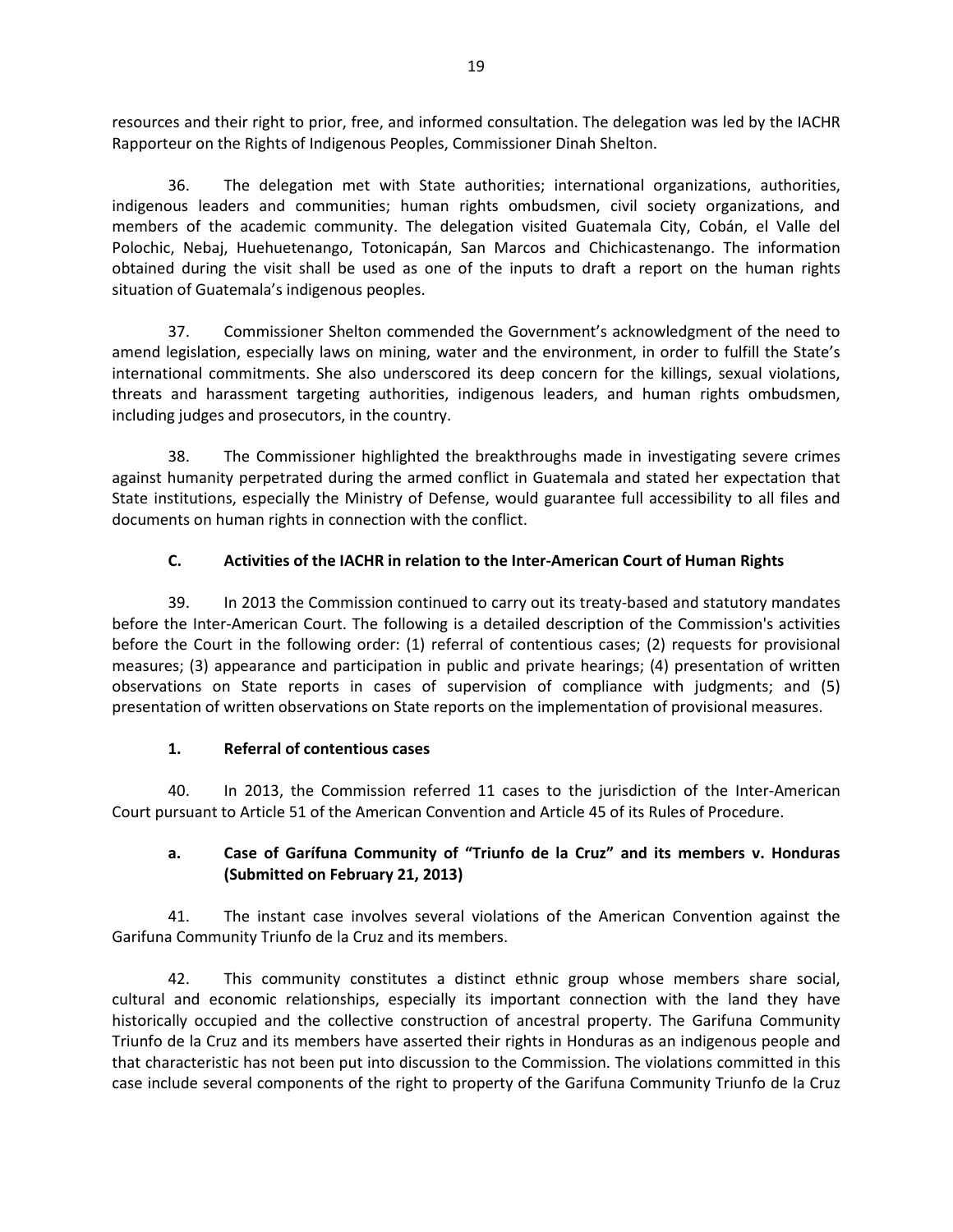and its members, of their right to participate in issues that concern them, and their rights to a fair trial and judicial protection.

43. The Garifuna Community Triunfo de la Cruz has not had a property title to their ancestral territory that is both appropriate and culturally adequate. Specifically, the Commission found that the acknowledgement of part of the ancestral territory was late and that up to date the State continues to deny a unique title of the totality of the land based on the historical occupation and customary use by the Garifuna Community Triunfo de la Cruz and its members. In addition, the Commission found that this situation has generated obstacles in maintaining their traditional way of life.

#### **b. Case Indigenous Peoples Kuna de Madungandí and Emberá de Bayano and its members v. Panama (Submitted on February, 2013)**

44. This case refers to a continued violation of the right to collective property of the indigenous peoples Kuna de Madungandí and Emberá de Bayano and their members, as a consequence of the breach of the obligation by the State of Panama to pay economic compensations derived from the dispossession and flooding of ancestral territories of the victims.

45. The case also relates to the lack of recognition, titling and demarcation, during a long period of time comprised within the temporal jurisdiction of the Court, of the lands adjudicated to the indigenous people Kuna de Madungandí, as welll as the lack of recognition, demarcation and titling of the lands adjudicated to the indigenous people Emberá de Bayano until today. The breach of the State's obligations with regards to collective property of the indigenous people was also followed by a systematic breach of numerous legal commitments assumed by the State until 2010.

46. Additionally, in this case the State of Panama did not comply with its obligations of prevention with respect to the invasion of colonists and the illegal logging of the wood as a corollary of its obligation of effective protection of the territory and natural resources of the indigenous peoples Kuna de Madungandí y Emberá de Bayano and its members. This situation worsened during the decade of the 1990.

47. The Commission also concluded that the State of Panama did not comply with its obligation to provide an adequate and effective procedure to access territorial property for the indigenous peoples Kuna de Madungandí and Emberá de Bayano and its members, as well as a procedure to obtain a response before the numerous complaints concerning interferences of private individuals with their territories and natural resources. Finally, the case was analyzed by the Commission from the right to equal protection of the law and to non- discrimination perspectives, taking in to consideration the sequence of the violations committed to their detriment as a form of discrimination against two indigenous peoples. Additionally, such discrimination is reflected in the application of a legislative framework that observes a policy of assimilationism that contributes to the violation of the right to property over the ancestral territories and natural resources of the indigenous peoples.

# **c. Case of Granier and others – RCTV v. Venezuela (submitted on February 28, 2013)**

48. This case refers to the decision of the State of Venezuela of not to renew the authorization to the radio frequency Caracas Television (RCTV). As a consequence of this decision dated May 28 of 2007, RCTV stopped the transmissions as an open television station, causing an impact to the freedom of expression of its stockholders, directors and journalists. The Commission concluded that the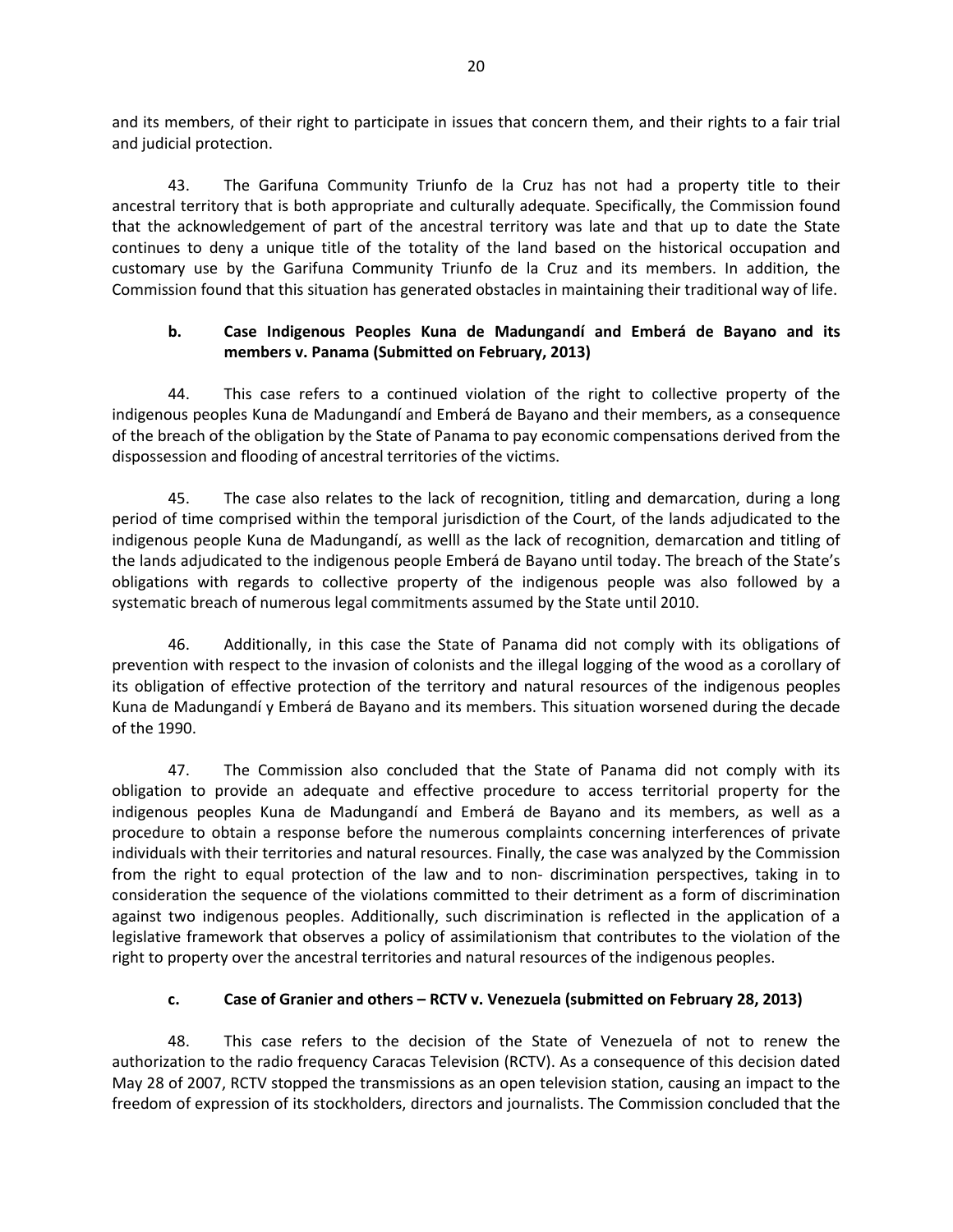State of Venezuela did not comply with its obligations related to the assignment and renovation of authorizations.

49. With respect to the procedural aspects, the Commission found that the controversy related to the non-renovation of RCTV's authorization occurred in a context of legal uncertainty for the station that did not have clarity regarding the applicable legal framework to its authorization. This situation turned to be incompatible with the State's obligation to establish a procedure for the renovation of the authorizations that is strictly regulated by law. Moreover, the decision of not to renew the authorization of RCTV and further grant it to a new channel, was not the result of an open and transparent process through public and impartial criteria. RCTV did not have the opportunity to offer evidence and present a defense from the alleged legal infraction attributed to some of its employees.

50. Regarding the substantive aspects, the Commission concluded that although the formal objective declared by the State to support the diversity and pluralism was indeed a legitimate public interest, the evidence of the case strongly suggests that the decision not to renovate the authorization to RCTV was based on the editorial line of the station. Within this evidence, the Commission underlined the declarations of high level state agents and the context in which the facts occurred.

51. In this way, the Commission concluded that the decision not to renovate the authorization was a clear act of deviation of power and an indirect restriction incompatible with articles 13.1 and 13.3 of the Convention.

52. Moreover, the Commission considered that the motive of the decision not to renovate the authorization was the political opinion of the station; this situation was reinforced by a distinct treatment given to RCTV in comparison with another channel that was in the same situation in relation to the authorization. The IACHR submitted the difference of treatment based on political reasons to strict scrutiny and concluded that the State could not justify its acts and, therefore, it also incurred in a violation of the rights to equal protection of the law and non-discrimination.

53. Finally, the administrative and judicial procedures related to this case did not comply with the parameters established in articles 8 and 25 of the Convention. In this sense, the Commission concluded that the process by which it was decided not to renew the authorization violated the administrative due process; due to the fact that the amparo and unnamed precautionary amparo remedies were not decided with due celerity and, consequently, they were not an effective remedy to address the violation of the right to freedom of expression. Moreover, the Commission found that the administrative contentious action of nullity was not resolved within a reasonable period; and in the confiscation procedures, the State violated the right to legal defense. Additionally, the IACHR found that the delay to decide the opposition of RCTV to a precautionary measure of confiscation of properties violated the right to judicial protection and, in summary, in aforementioned measures the Supreme Tribunal of Justice (Tribunal Supremo de Justicia) used formally valid procedures to accomplish the objectives of the Executive Power, which constitute a violation of the guarantee of impartiality.

# **d. Case of García Cruz and Sánchez Silvestre v. México (submitted on March 17, 2013)**

54. This case concerns the illegal detention and torture of Juan Garcia Cruz and Santiago Sanchez Silvestre, which occurred in June of 1997, as well as their subsequent convictions for three years and 40 years in prison, following two criminal trials where no due process was observed, in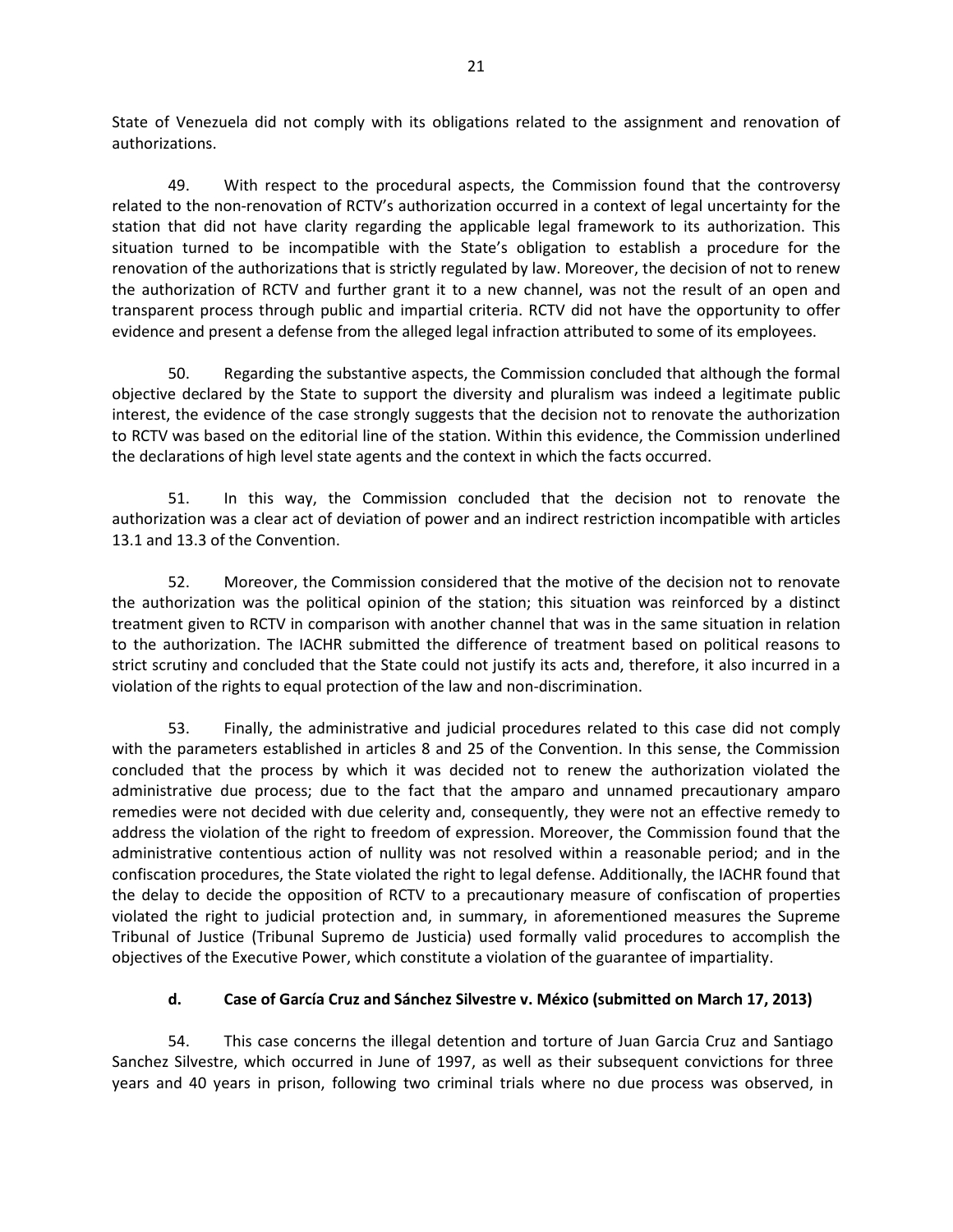particular, the use of confessions obtained under torture and the lack of investigation and the failure to punish the allegations of torture.

55. From the beginning of the investigation on June 1997, and during the proceedings against them, Mr. Garcia Cruz and Sanchez Silvestre complained to the relevant judicial authorities that state agents had repeatedly tortured them during their interrogation in order to extract confessions of culpability for the events for which Mr. Garcia and Sanchez were being accused. However, ministerial or judicial authorities failed to initiate an investigation based on the medical certificates and reports received. The State did not initiate a preliminary investigation regarding the alleged injuries until 2002. Such investigation ended because Juan Garcia Cruz and Santiago Silvestre Sanchez did not file a criminal complaint.

56. The victims were investigated and prosecuted in two criminal cases on the basis of their ministerial statements. Subsequently, the victims refuted those statements because the arrest was not made in the place indicated by the police, and that they had been injured and tortured by the police officers. The judiciary considered these statements in the light of the victims' alleged guilt and placed the burden of proof on Mr. Garcia and Mr. Sanchez, contrary to the principle of presumption of innocence. Also, within the initial stages of these processes Messrs. Silvestre Garcia Cruz and Sanchez were not properly assisted for by the public defender, resulting in violations of their right of defense.

# **e. Case of Rochac Hernández and others v. El Salvador (sumitted on March 21, 2013)**

57. This case refers to the forced disappearance of the boys Jose Adrian Rochac Hernandez, Santos Ernesto Salinas, Manuel Antonio Bonilla Osorio y Ricardo Ayala Abarca, and the girl Emelinda Lorena Hernandez between 1980 and 1982 in circumstances with similar characteristics: within the context of an armed conflicts, after the execution from military operatives to the called "counterinsurgency", in which their relatives were either killed or managed to escape, and who were last seen with members of the armed forces, who abducted them and decided over their destiny.

58. More than 30 years have passed since the disappearance of the five victims in this case, but their fate and whereabouts have never been established. These crimes remain in impunity, given that the State did not conduct a serious and diligent investigation, within a reasonable period, on the forced disappearance of the victims, as a mechanism to guarantee their rights and to ensure the family members' rights to truth, justice, and reparation. The Commission also concluded that El Salvador violated the right to family and special protection of the boys and the girl, because it was the State that, through the actions of its Armed Forces, separated the victims from their families by their forced disappearance.

# **f. Case of Tarazona Arrieta and others v. Peru (sumitted on June 3, 2013)**

59. The present case related to the murder of Zulema Tarazona Arrieta and Norma Teresa Perez Chavez, and the injuries suffered by Mr. Luis Alberto Bejarano Laura, by members of the Peruvian Army in an incident on August 9, 1994 as a result of the shooting by a member of the Army against a public transport vehicle in which the victims were travelling. These events occurred in the context of an action by members of the Armed Forces to intercept the transport vehicle. After the shooting, the security officials left the scene without rendering assistance to the victims and without informing their superior about what happened. The Commission found that these facts constituted an arbitrary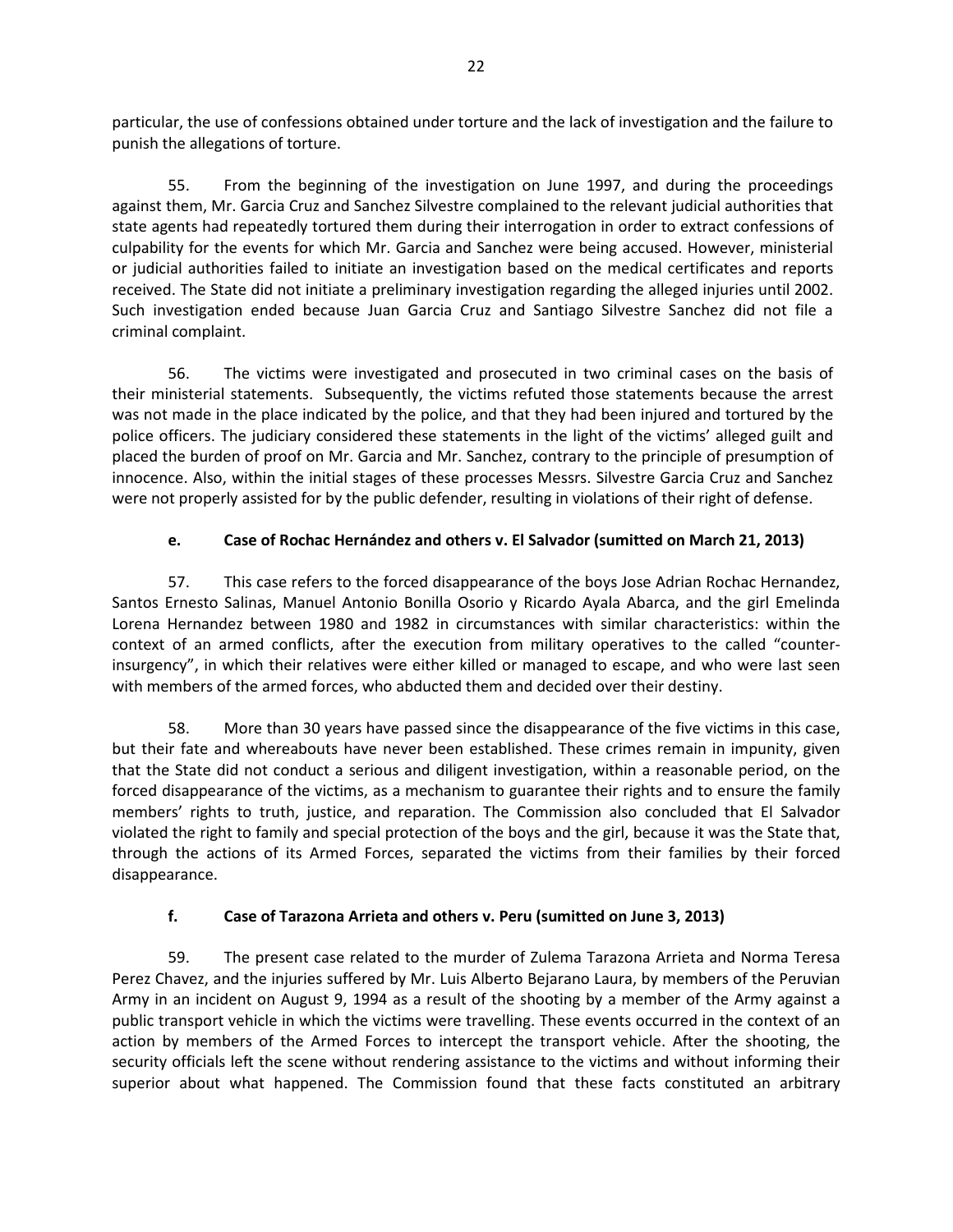deprivation of life of the two victims who were killed, and a violation of the right to humane treatment to the detriment of the person injured.

60. Due to the fact that before the merits report was made it was noted the existence of a firm conviction by the judicial authorities in which it was established the relevant responsibilities and the payment of compensation for the families of Zulema Tarazona Arrieta, Norma Teresa Pérez Chávez, and Luis Alberto Bejarano Laura, the Commission stated that the violation was partially repaired.

61. Also, the case involves violations of the judicial guarantees and judicial protection in the criminal investigation and process for the facts of the case, and the situation of impunity in which the facts were kept for an unreasonable time due, among other things, the lack of due diligence in the initial stages of the military criminal jurisdiction*,* the effectiveness of Law 26,479 (Amnesty Law) and the delay in the reopening of the investigation. These aspects of the case were not object of any reparation by the State.

### **g. Caso Comunidad Campesina de Santa Bárbara vs. Perú (submitted el 8 de julio de 2013)**

62. The facts refer to the July 4, 1991 forced disappearances of fifteen people by members of the Peruvian army on at the Santa Barbara community, province of Huancavelica. The majority of the disappeared individuals belonged to two families and seven of them were children whose ages ranged from 8 months to seven years old.

63. During the judicial investigation, the criminal responsibility of the accused soldiers was duly established, and even the military tribunal concluded that six soldiers were responsible for the facts, nevertheless, the Supreme Court applied Amnesty Law No. 26479 in January 14, 1997. Consequently, the perpetrators went unpunished. At the time the Commission approved the Article 50 report, and despite the reopening of criminal proceedings in 2005, no final sentence against the responsible soldiers has been rendered. Consequently, the facts remain unpunished.

# **h. Case of Garifuna Community of "Punta Piedra" and its members v. Honduras (submitted on October 1, 2013)**

64. The instant case involves Honduras' international responsibility for the violation of the right to property against the Garifuna Community "Punta Piedra" and its members. This resulted from the breach of the duty to guarantee their right to property over their land against the invasion by nonindigenous people that were subsequently recognized by the State through the granting of a freehold title. The granting of the title was made without an adequate titling process; despite the knowledge of the occupation by a group of villagers in various parts of the Community's land, especially in "Rio Miel" and the forest area. This situation has led the Garifuna Community of "Punta Piedra" to only exercise the tenure of half of State-titled land, with the negative effects on their way of life, livelihoods, culture and traditional customs. Furthermore, the continued occupation by non-indigenous people has created a situation of conflict that has resulted in threats, harassment, or even the death of a member of the Garifuna Community of "Punta Piedra".

65. The State of Honduras has not given an effective response to this situation. So far, the initiatives have failed and the same State has reneged on the agreements made in order to achieve and effective sanitation of the lands and territories of the Garifuna Community of "Punta Piedra". This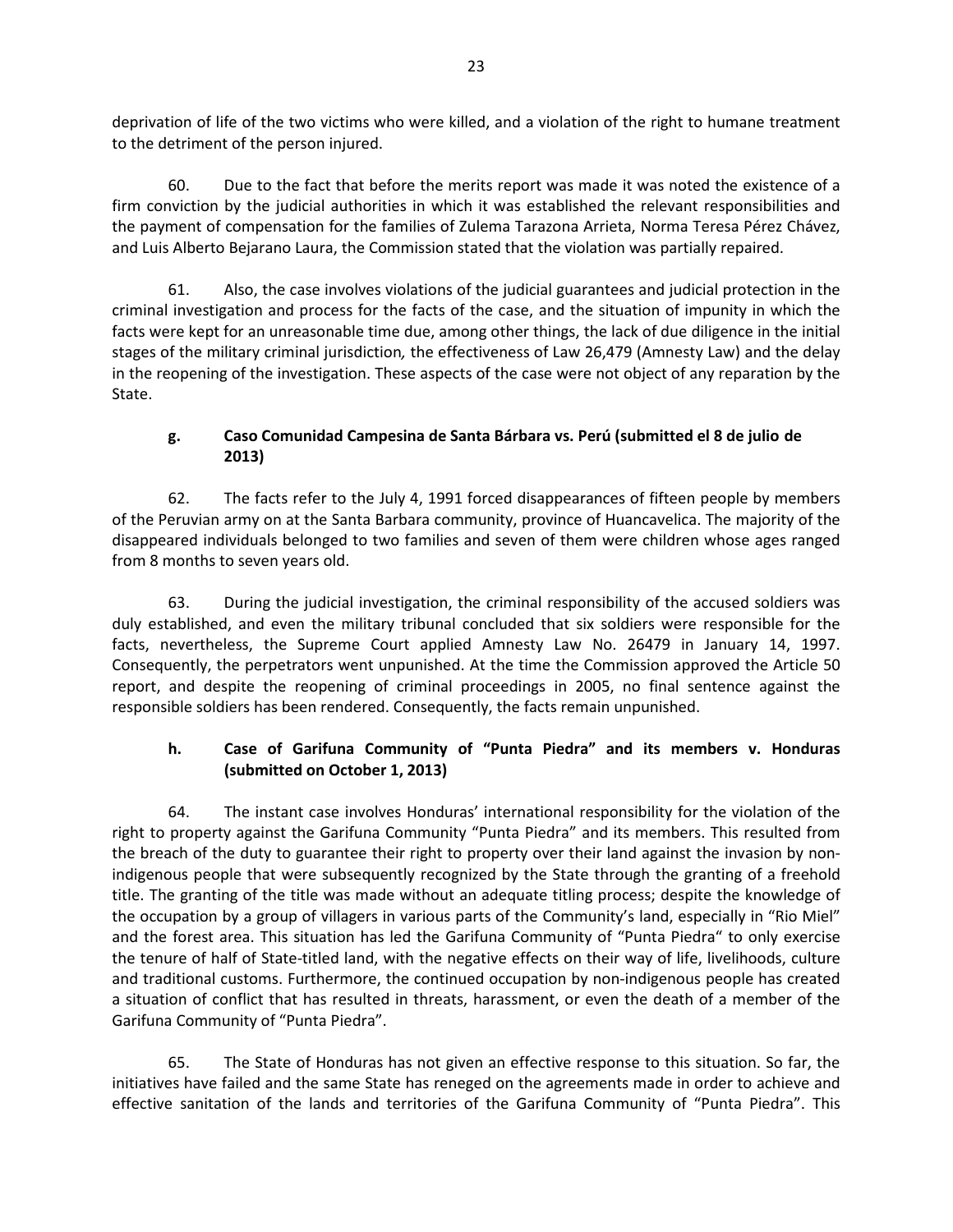situation has deepened and exacerbated the conflict situation in the area. The Community has not had an effective remedy to achieve a peaceful possession of their lands and territories.

### **i. Case of Wong Ho Wing v. Peru (submitted on October 30, 2013)**

66. This case involves a series of rights violations against Mr. Wong Ho Wing, a national of the People's Republic of China, from his arrest on October 27, 2008, and throughout the extradition process that remains ongoing to date. In its merits report the Commission found that Mr. Wong Ho Wing was and continues to be subjected to an arbitrary and excessive denial of his freedom that is not justified by procedural requirements and that has continued for more than five years under "provisional arrest" with no final ruling on his legal situation.

67. The Commission also concluded that in the different stages of the extradition proceedings, the domestic authorities were responsible for a series of omissions and irregularities in processing the case, and in receiving and assessing the alleged guarantees extended by the People's Republic of China. The Commission found that in addition to violations of several aspects of due process, those omissions and irregularities constituted a failure to uphold Mr. Wong Ho Wing's right to life and right to humane treatment.

68. The Commission also found that since May 24, 2011, the date on which Peru's Constitutional Court ordered the executive branch to refrain from extraditing Mr. Wong Ho Wing, the country's authorities have been in a state of noncompliance with a court order that is incompatible with the right to judicial protection.

# **j. Case of Garcia Ibarra v. Ecuador (submitted on November 23, 2013)**

69. The instant case is related to the extrajudicial execution of the child Jose Luis Garcia Ibarra on September 15, 1992, at the age of 16, by a member of the National Police, who was in charge of the Provincial Command of the National Police No. 14 of the city of Esmeraldas. The child Garcia Ibarra was in a public place with a group of friends when the member of the police approached and had a fight with a teenager that was in the site. During that fight, the member of the police shut the gun to the detriment of Jose Luis Garcia Ibarra, who died immediately. The Commission concluded that this fact constituted an arbitrary deprivation of life, especially aggravated by being a teenager.

70. Despite the severity of the facts, after nine years of the event, the investigation and the criminal proceeding ended with a condemnatory judgment for non-intentional homicide, with 18 months of prison. The process that ended with these results failed to comply with the minimum standards that the jurisprudence of the Inter-American system has established in matter of justice in this type of facts. For example, the initial stage of the investigations focuses on resolving a conflict of competence between the police courts and the ordinary courts. The delay of more than nine months did not obey to the practice of diligences but to the negligence and inactivity of the domestic authorities. At no time during the investigation, not at the initial stage or subsequently, the minimum diligences were done which are considered by the international standards in matter of extrajudicial executions as fundamental elements to clarify an "accidental homicide" or of "encounter". Specifically, the investigation authorities omitted to practice the testing of the ballistic trajectory and other technique expertise that could clarified the facts. Even the Supreme Court of Justice recognized the existence of certain irregularities; despite that did not adopted any measure to correct them. Summarizing, the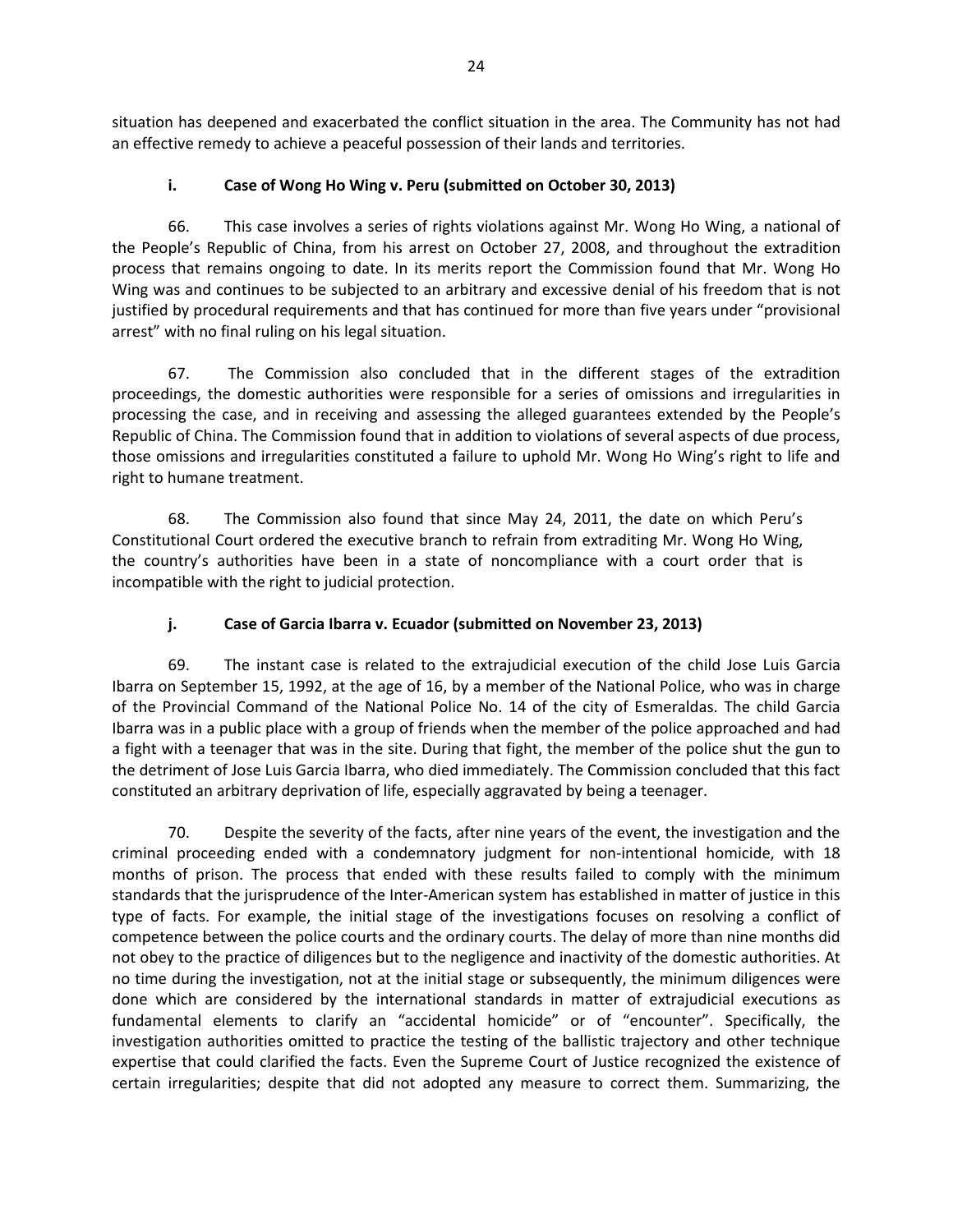execution of Jose Luis Garcia Ibarra is on partial impunity and his family does not count the judicial clarification of the event.

### k. **Canales Huapaya and others vs. Peru (submitted on December 5, 2013)**

71. The present case is related to the violations to the judicial guarantees and judicial protection in detriment of Carlos Alberto Canales Huapaya, José Castro Ballena and María Gracia Barriga Oré, as well as the lack of adequate and effective judicial response regarding the dismissal of their posts as permanent Congressional employees. With respect to Mr. Carlos Alberto Canales Huapaya, on August 6, 1998, the Constitutional Court ruled that his complaint was inadmissible because it considered that his claim could not be heard on the basis of an appeal on constitutional grounds. As for José Castro Ballena and María Gracia Barriga Oré, on September 25, 1998, the Constitutional Court declared that their appeal was without merits, because they felt that the dismissal was in strict compliance with the legal framework and the Constitution. The facts of the present case share the essential characteristics of the *Case of the Dismissed Congressional Employees v. Peru* at the Inter-American Court of Human Rights, where the Court concluded that those facts occurred in the context of a legal framework that prevented the victims to be clear about the way to which they were able to challenge their dismissals.

#### **2. Request for provisional measures**

# **a. "B" regarding El Salvador**

72. On May 27, 2013 the Inter-American Commission requested the Court to grant provisional measures for the benefit of B., in order to protect her life, personal integrity and health. This request for provisional measures was based on the situation of extreme risk that B. was facing because of the El Salvadoran State's refusal to provide treatment in connection with her pregnancy as recommended by the Medical Committee of the Dr. Raúl Arguello Escalón National Specialized Maternity Hospital. B. suffers from systemic lupus erythematosus aggravated by lupus nephritis and, at the time of the request for provisional measures, she was in her 25<sup>th</sup> week of a high-risk pregnancy with an anencephalic fetus. In this regard, since precautionary measures were not implemented, the Commission deemed it necessary to immediately activate the Inter-American Court's mechanism of provisional measures.

73. On May 29, 2013, the Inter-American Court granted provisional measures, which were lifted by the resolution of August 19, 2013, after confirmation was received that Ms. B. had been provided with the treatment she required in her situation.

# **3. Appearance and participation in public and private hearings**

74. From February 4 to 16, 2013, the Commission participated in the hearings that were held during the Court's 98th regular period of sessions in the city of San José, Costa Rica. During that period of sessions, public hearings were held for the following active cases: Quintana Coello and others (Judges of the Supreme Court of Justice) (Ecuador); Alibux (Suriname); Luna López and others (Honduras); Memoli (Argentina); Suárez Peralta and others (Ecuador); and Lopez and others (Operation Genesis) (Colombia).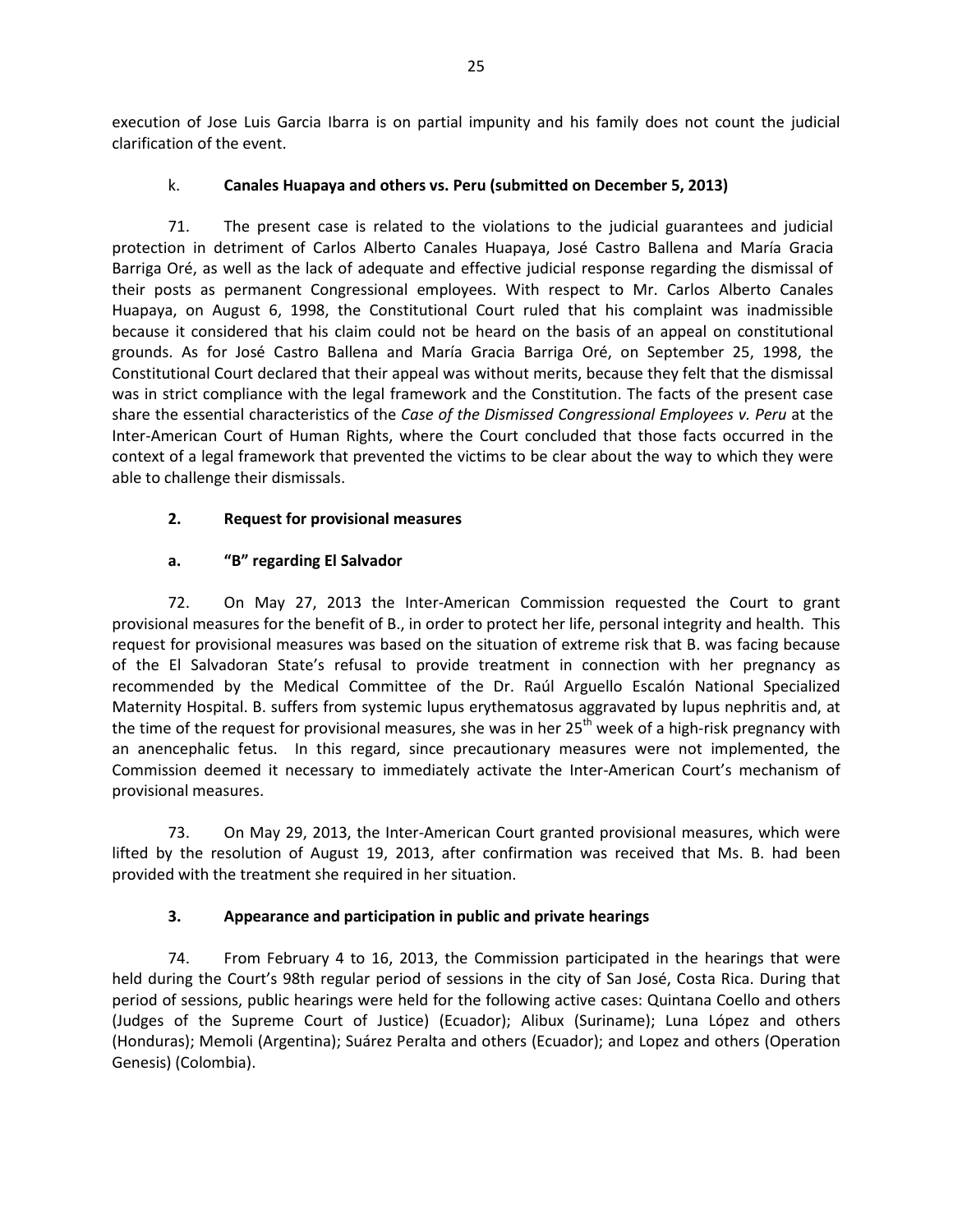75. Furthermore, the Commission participated in three hearings to monitor compliance with the judgments in the cases of Five Pensioners (Peru), Acevedo Jaramillo and others (Peru), and Gelman (Uruguay).

76. From March 18 to 22, 2013, the Commission participated in the hearings that were held during the Court's 47th special period of sessions in the city of Medellín, Colombia. During that period of sessions, public hearings were held for the following active cases: Camba Campos and others (Members of the Constitutional Court) (Ecuador); Family Pacheco Tineo (Bolivia); and García Lucero (Chile).

77. From May 13 to 31, 2013, the Commission participated in the hearings that were held during the Court's 99th regular period of sessions in the city of San José, Costa Rica. During that period of sessions, public hearings were held for the following active cases: Véliz Franco (Guatemala); "J." (Peru); Gutiérrez and family (Argentina); and Norín Catrimán and others (Lonkos, leaders and activists of the Mapuche indigenous people) (Chile).

78. Furthermore, the Commission participated in a public hearing on the implementation of provisional measures in the case of the Barrios Family (Venezuela); and in eight private hearings to monitor compliance with the judgments in the following cases: López Álvarez (Honduras); Juan Humberto Sánchez (Honduras); Acevedo Buendía and others (Peru); Anzualdo Castro (Peru); Yean and Bosico (Dominican Republic); Yatama (Nicaragua); Saramaka (Suriname); and Pueblo Bello (Colombia).

79. From August 19 to September 6, 2013, the Commission participated in the hearings that were held during the Court's 100th period of sessions in San José, Costa Rica. During this period of sessions, public hearings were held for the following active cases: Osorio Rivera (Peru); and Brewer Carías (Venezuela). On August 19, 2013, the Executive Secretariat participated in the private hearing to monitor compliance with the judgment in the case of Penal Castro Castro (Peru).

80. From October 7 to 11, 2013, the Commission participated in the hearings that were held during the Court's 48th special period of sessions in Mexico City. During that period of sessions, a public hearing was held in the following active case: Tide Méndez and others (Dominican Republic). The hearing on Advisory Opinion 21 on Migrant Children was also held.

81. From November 11 to 15, 2013, the Commission participated in the Inter-American Court's 49th special period of sessions in Brasilia, Brazil. In that period of sessions, two public hearings were held in the case of Rodríguez Vera and others (Palace of Justice) v. Colombia. One hearing was on preliminary objections and the other on merits, reparations and costs.

# **4. Submission of written observations to state reports in those cases being monitored for compliance with the judgments**

82. Pursuant to the mandate set forth in Article 57 of the American Convention, as well as the provisions of Article 69 of the Court's Rules of Procedure, in exercising its function to defend inter-American public law and order, in 2013 the Commission continued to submit information and draft observations about state reports on compliance with judgments. In exercising this function, the Commission submitted 124 written observations to the Inter-American Court.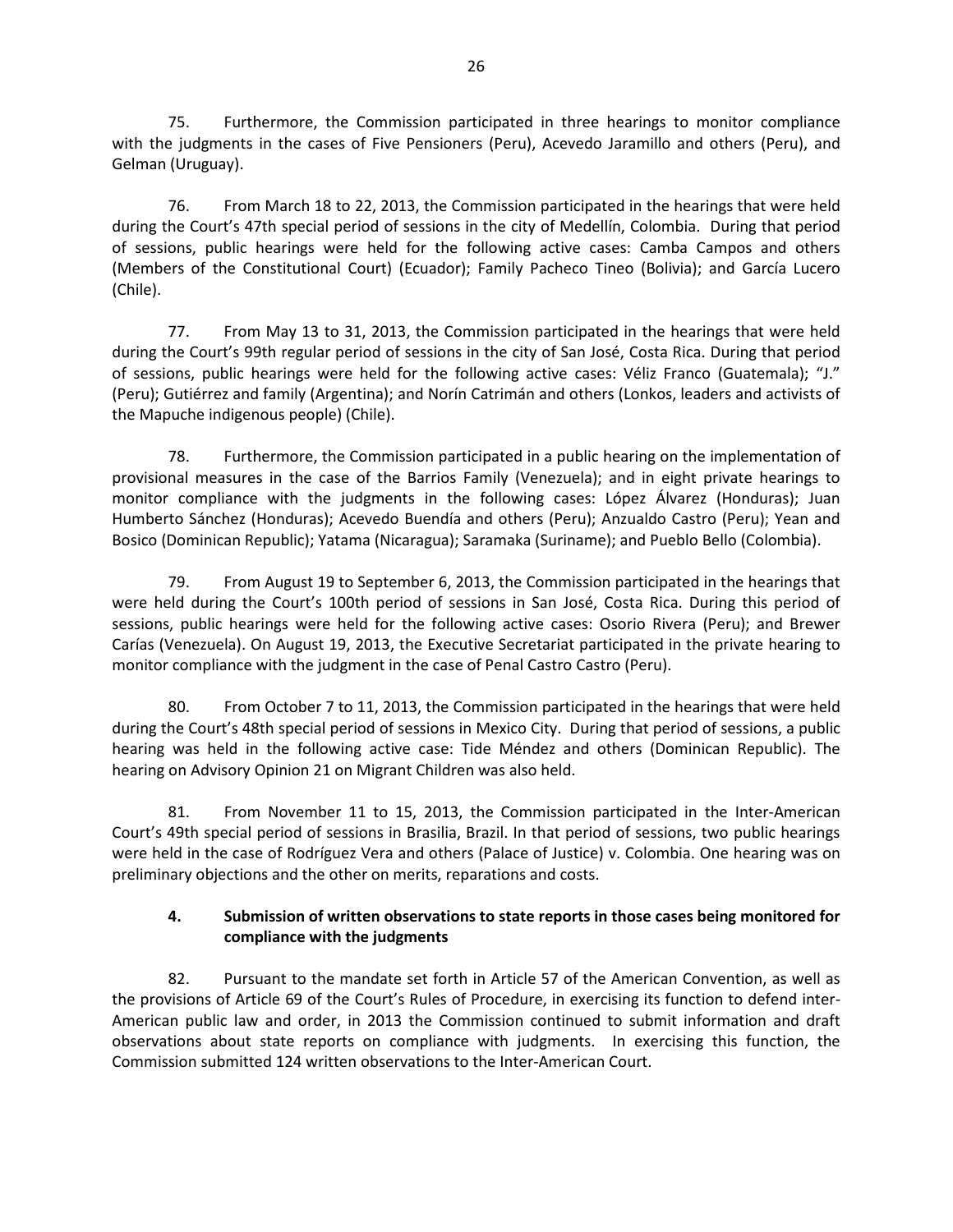### **5. Submission of written observations to state reports about the implementation of provisional measures**

83. Pursuant to the mandate set forth in Article 63.2 of the American Convention, as well as the provisions of Article 27.7 of the Court's Rules of Procedure, in exercising its function to defend inter-American law and order, in 2013 the Commission continued to submit information and draft observations about state reports on implementing provisional measures currently in force. In exercising this function, the Commission submitted 95 written observations to the Inter-American Court.

#### **D. Forty-third regular session of the OAS General Assembly**

84. At the forty-third regular session of the General Assembly of the Organization of American States, held in La Antigua, Guatemala from June 4 to 6, 2013, the Commission was represented by its President, Commissioner José de Jesús Orozco Henríquez. During this session, James L. Cavallaro, from the United States, and Paulo de Tarso Vannuchi, from Brazil, were elected as Commissioners, both for a period of four years, from January 1, 2014 to December 31, 2017. The President of IACHR addressed the General Assembly on the situation of human rights in OAS member States and officially presented the 2012 Annual Report of the IACHR.<sup>[5](#page-14-0)</sup>

85. The General Assembly adopted several resolutions regarding human rights; those are available on the OAS website at: [http://www.oas.org/consejo/GENERAL%20ASSEMBLY/Resoluciones-](http://www.oas.org/consejo/GENERAL%20ASSEMBLY/Resoluciones-Declaraciones.asp)[Declaraciones.asp.](http://www.oas.org/consejo/GENERAL%20ASSEMBLY/Resoluciones-Declaraciones.asp) Given their importance for the observance and defense of human rights in the Americas and the strengthening of the Inter-American system, they are listed below:

### *Resolutions concerning the organs of the Inter-American human rights system*

| AG/RES. 2796 (XLIII-O/13)                    | Observations and Recommendations on the Annual Report<br>of the Inter-American Commission on Human Rights                                                     |  |
|----------------------------------------------|---------------------------------------------------------------------------------------------------------------------------------------------------------------|--|
| AG/RES. 2797 (XLIII-O/13)                    | Observations and Recommendations on the Annual Report<br>of the Inter-American Court of Human Rights                                                          |  |
| Resolutions containing requests to the IACHR |                                                                                                                                                               |  |
| AG/RES. 2789 (XLIII-O/13)                    | Human Rights Defenders: Support for Individuals,<br>Groups, and Organizations of Civil Society Working to<br>Promote and Protect Human Rights in the Americas |  |
| AG/RES. 2800 (XLIII-O/13)                    | Right to the Truth                                                                                                                                            |  |
| AG/RES. 2803 (XLIII-O/13)                    | Implementation of the Inter-American Convention on<br>the Prevention, Punishment and Eradication of Violence<br>against Women, "Convention of Belém do Pará   |  |

<span id="page-14-0"></span><sup>&</sup>lt;sup>5</sup> In this regard, see IACHR press release No. 24/13, IACHR presents its 2012 Annual Report.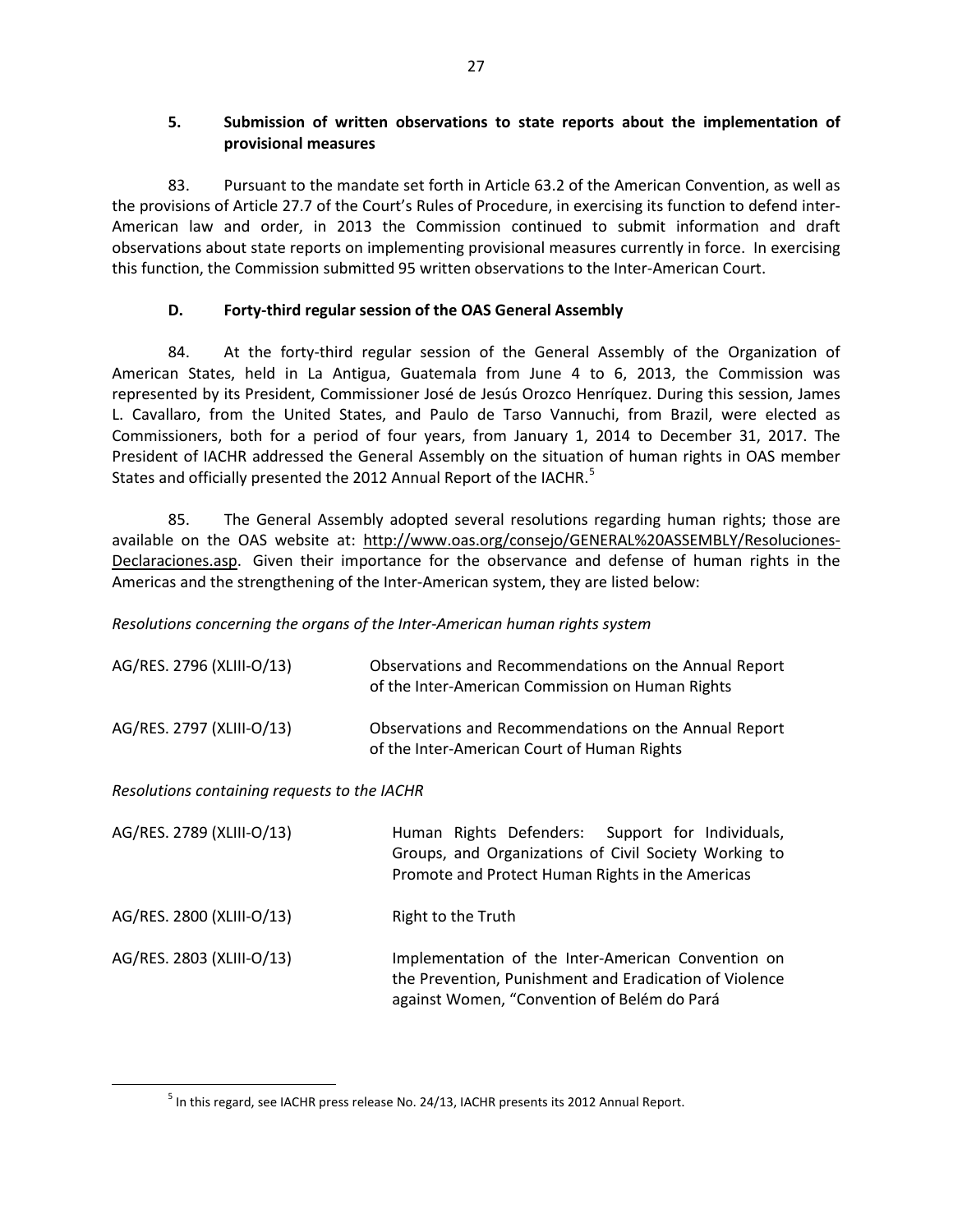| AG/RES. 2805 (XLIII-O/13)                                             | Inter-American Convention against Racism, Racial<br>Discrimination, and Related Forms of Intolerance                                               |
|-----------------------------------------------------------------------|----------------------------------------------------------------------------------------------------------------------------------------------------|
| AG/RES. 2807 (XLIII-O/13) corr. 1                                     | Human Rights, Sexual Orientation, and Gender<br><b>Identity and Expression</b>                                                                     |
| Other resolutions concerning human rights (without specific requests) |                                                                                                                                                    |
| AG/DEC. 71 (XLIII-O/13)                                               | Human Rights Education                                                                                                                             |
| AG/DEC. 73 (XLIII-O/13) corr. 1                                       | Declaration<br>of<br>Antigua<br>"For<br>Guatemala<br>a<br>Comprehensive Policy against The World Drug Problem<br>In The Americas"                  |
| AG/RES. 2770 (XLIII-O/13)                                             | Promotion of Women's Human Rights and Gender<br>Equity and Equality and Strengthening of the Inter-<br>American Commission of Women                |
| AG/RES. 2771 (XLIII-O/13)                                             | Prevention and Eradication of Sexual Exploitation and<br>Smuggling of and Trafficking in Minors                                                    |
| AG/RES. 2777 (XLIII-O/13)                                             | Strengthening the Topic of Migration in the OAS                                                                                                    |
| AG/RES. 2784 (XLIII-O/13)                                             | Recognition and Promotion of the Rights of People of<br>African Descent in the Americas                                                            |
| AG/RES. 2785 (XLIII-O/13)                                             | Support for the Committee for the Elimination of All<br>Forms of Discrimination against Persons with Disabilities<br>and Its Technical Secretariat |
| AG/RES. 2787 (XLIII-O/13)                                             | Prevention and Reduction<br>of Statelessness<br>and<br>Protection of Stateless Persons in the Americas                                             |
| AG/RES. 2790 (XLIII-O/13)                                             | The Human Rights of Migrants, including Migrant<br><b>Workers and their Families</b>                                                               |
| AG/RES. 2792 (XLIII-O/13)                                             | Draft Inter-American Convention on Protecting the<br>Human Rights of Older Persons                                                                 |
| AG/RES. 2793 (XLIII-O/13)                                             | Draft American Declaration on the Rights of Indigenous<br>Peoples                                                                                  |
| AG/RES. 2794 (XLIII-O/13)                                             | Persons Who Have Disappeared and Assistance to<br><b>Members of Their Families</b>                                                                 |
| AG/RES. 2795 (XLIII-O/13)                                             | Promotion<br>Respect<br>International<br>of<br>and<br>for<br>Humanitarian Law                                                                      |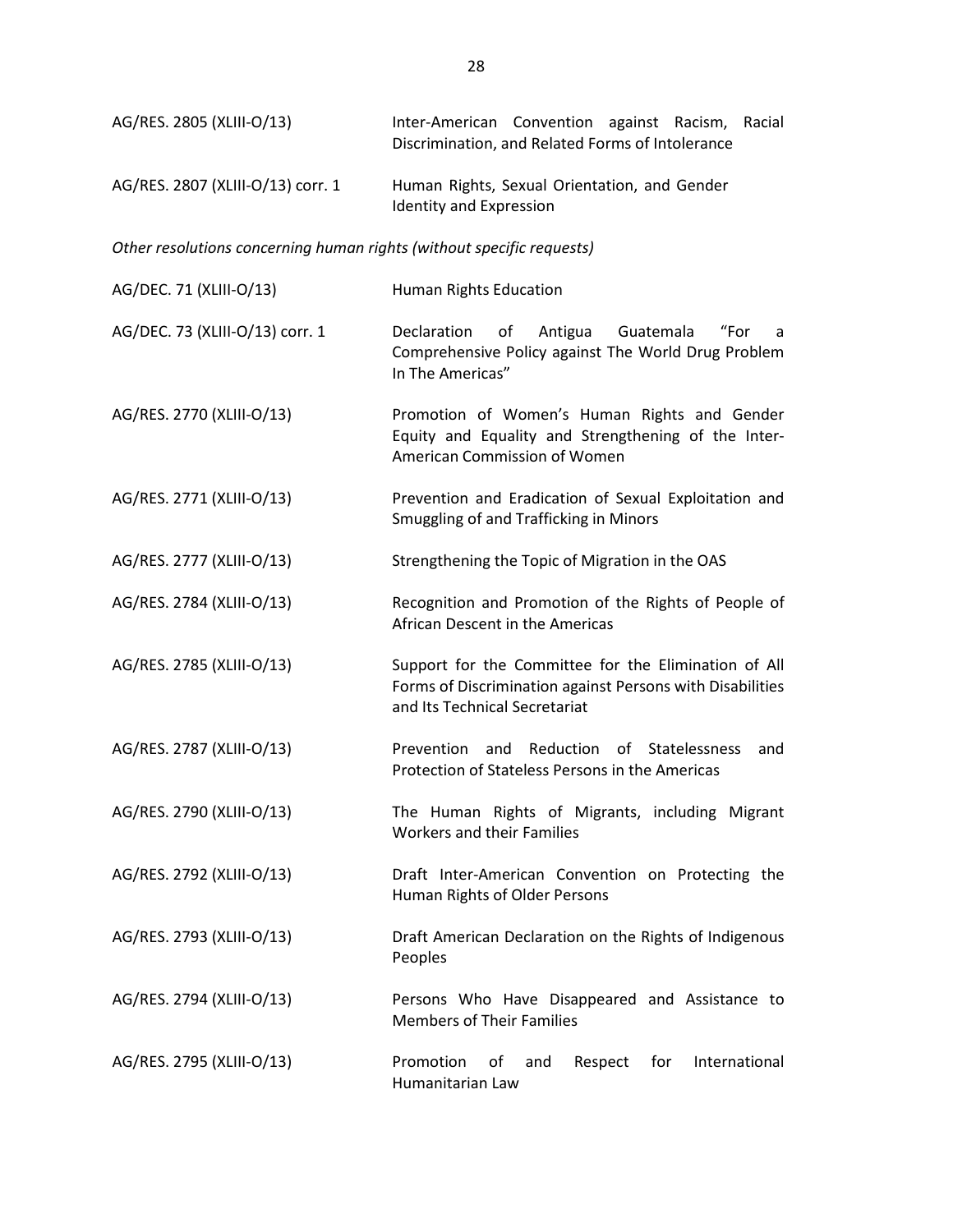| AG/RES. 2798 (XLIII-O/13) | Adoption of Progress Indicators for Measuring Rights<br>under the Protocol of San Salvador                                              |
|---------------------------|-----------------------------------------------------------------------------------------------------------------------------------------|
| AG/RES. 2799 (XLIII-O/13) | Protecting Human Rights and Fundamental Freedoms<br>While Countering Terrorism                                                          |
| AG/RES. 2801 (XLIII-O/13) | Official<br>Toward<br>Autonomy for<br>Public<br>Defenders/Criminal and Civil Legal Aid Providers as a<br>Guarantee of Access to Justice |
| AG/RES. 2802 (XLIII-O/13) | Promotion and Protection of Human Rights of People<br>Vulnerable to, Living with, or Affected by HIV/AIDS in<br>the Americas            |
| AG/RES. 2804 (XLIII-O/13) | Inter-American Convention against All Forms of<br>Discrimination and Intolerance                                                        |
| AG/RES. 2810 (XLIII-O/13) | Elimination of Neglected Diseases and Other Poverty-<br><b>Related Infections</b>                                                       |
| AG/RES. 2811 (XLIII-O/13) | Access to Public Information and Protection of Personal<br>Data                                                                         |

#### **E. Activities of the IACHR with other national and international human rights mechanisms**

86. In order to highlight the strategic priority given by the Inter-American Commission to the promotion and defense of human rights in partnership with other international organizations, below is a summary of the main activities carried out during 2013 in coordination with such organizations, or at their invitation.

87. On January 30 and 31, 2013, the team from the Office of the Special Rapporteur for Freedom of Expression took part in a Regional Experts Workshop on Freedom of Expression, Digitalization and Internet Regulation. The event was co-organized by Open Society Foundations, Trust for the Americas and the Office of the Special Rapporteur. The United Nations Special Rapporteur for Freedom of Opinion and Expression also participated, along with 24 other guests from 13 countries of the Americas.

88. On April 5-6,2013, Elizabeth Abi-Mershed, Deputy Executive Secretary, took part in a conference/workshop on the approaches, progress, and perspectives of different human rights systems with regards to the rights of indigenous peoples. This event in Gambia was convened by the African Commission on Human and Peoples' Rights and the Working Group on Indigenous Populations, and organized by the International Work Group for Indigenous Affairs (IWGIA). Participants included the UN Special Rapporteur on the Rights of Indigenous Peoples, James Anaya, and the UN Independent Expert on Minority Issues, Gay McDougall. The Deputy Executive Secretary presented the work of the IACHR on the rights of indigenous peoples and discussed the Inter-American Human Rights System's jurisprudence on that topic.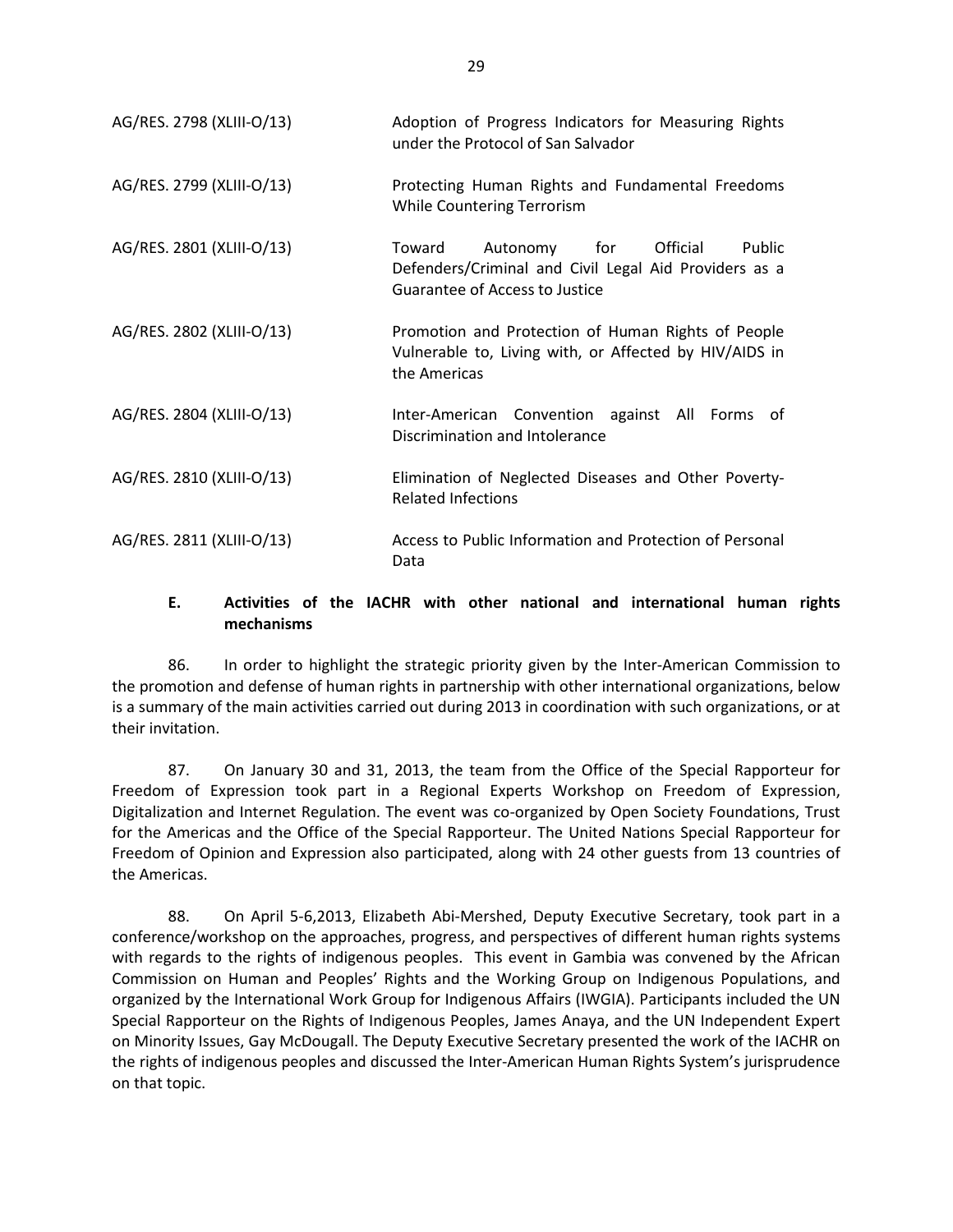89. On April 5-6, 2013, the staff of the Rapporteurship on the Rights of Persons Deprived of Liberty participated to the Expert Meeting: Right to Reparation for Torture: the role of African Human Rights Mechanisms. This event took place on Banjul, The Gambia, and was organized by the Center for the Study of Violence and Reconciliation and The REDRESS Trust, in collaboration with other organizations.

90. On April 5-6, the Special Rapporteur of Freedom of Expression took part in a meeting of experts on the Project for Principles on National Security and the Right to Information held in Pretoria, South Africa. The event was organized by the Human Rights Center at the University of Pretoria and Open Society Justice Initiative (OSJI). At this event, special rapporteurs on freedom of expression Pansy Tlakula, Special Rapporteur for Freedom of Expression and Access to Information of the African Commission on Human and Peoples' Rights; Frank La Rue, United Nations Special Rapporteur for Freedom of Expression, Catalina Botero, Special Rapporteur for Freedom of Expression of the IACHR; Günter Schirmer, Deputy Head of the Secretariat of the Committee on Legal Affairs and Human Rights of the Parliamentary Assembly of the Council of Europe. The workshop provided inputs for drafting the declaration of the "General Principles on National Security and the Right to Information".

91. On April 9, 2013, the Deputy Executive Secretary participated in an event organized by American University in the framework of the 25th anniversary of the UN Committee against Torture. Her presentation provided a comparative analysis of General Comment 3 of the Committee on redress for victims of torture, and the jurisprudence thereon in the inter-American human rights system. On April 13, also in the framework of the 25th anniversary of the UN Committee against Torture, the Deputy Executive Secretary gave a presentation in Geneva.

92. On April 12 and 13 the Rapporteur on the Rights of the Child participated in a meeting of experts in Montevideo to discuss the topic of boys and girls in institutions od alternative care, and to analyze in particular policies and programs to prevent the separation of children from their families and to facilitate desinstitutionalization family reintegration. The Rapporteur also took part in an event to release a handbook for application of the Guidelines for the Alternative Care of Children, together with UNICEF and the NGO Aldeas Infantiles SOS.

93. On April 15, 2013, the IACHR participated in a joint conference of the World Organization against Torture and the American University Washington College of Law in Washington, D.C., entitled "Litigation before the UN Committee against Torture: Strengthening this Important Tool against Torture". The IACHR was represented by an attorney from the Executive Secretariat who gave a talk on perspectives on torture in the inter-American human rights system.

94. On April 16 and 17, 2013, Commissioner Rose-Marie Antoine participated in a workshop in the Bahamas, in the context of the Second Meeting of the Working Groups of the XVII Inter-American Conference of Ministers of Labor. Commissioner Antoine made two presentations; the first was "The Situation of Vulnerable Groups in Latin America and the Caribbean as it Relates to Access to the Labor Market- Imagining A New Approach." Commissioner Antoine was part of a panel. The second presentation was entitled "Human Rights and Poverty in Latin America and the Caribbean." Workshop participants were labor Ministers and other government officials, as well as members of advisory bodies such as the International Labor Organization (ILO).

95. The IACHR was represented by an attorney from the Executive Secretariat at the VII Ministerial of the Community of Democracies, held from April 27 to 29, 2013 in Ulaaanbatar, Mongolia,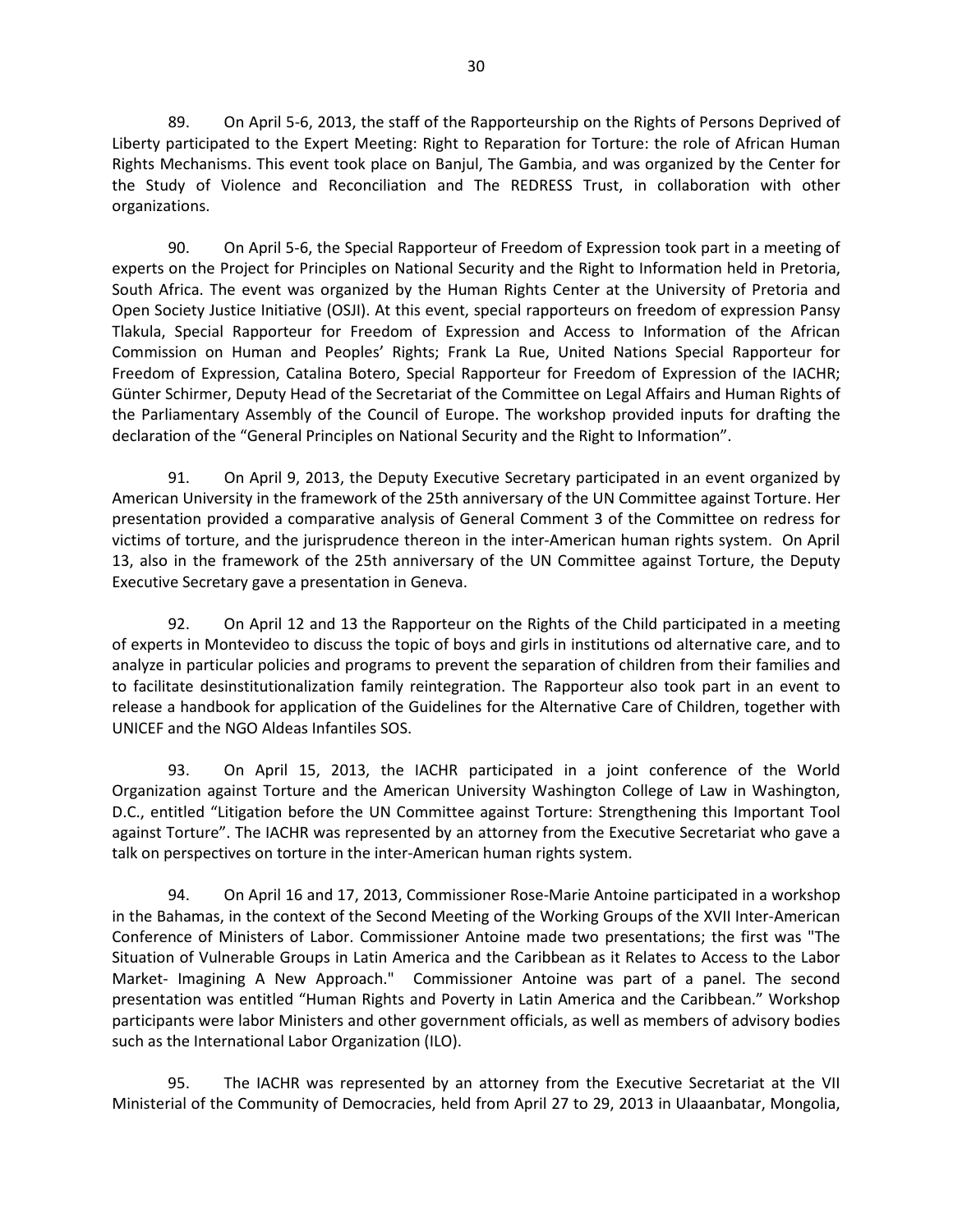who participated as a special guest at the Civil Society Forum held as part of that meeting. At that event, experiences were shared on the inter-American system in the areas of freedom of expression and political rights, as well as respect for the work of human rights defenders.

96. On May 2-4, the Special Rapporteur for Freedom of Expression participated in a series of events in the framework of the Congress titled Safe to Speak: Securing Freedom of Expression in all Media, organized for World Freedom of the Press Day by UNESCO and the University for Peace to commemorate freedom of the press. On May 2, the Special Rapporteur attended a meeting at the University for Peace with authorities from the United Nations Regional Office for Latin America and the Caribbean, which was attended by the United Nations Special Rapporteur for Freedom of Opinion and Expression, Frank La Rue. The purpose of the meeting was to discuss measures to be adopted by UNESCO and other key actors in the implementation and adaptation of the United Nations Action Plan on Journalists' Security in Latin America and the Caribbean. On May 3, the Special Rapporteur took part in the launching of the Joint Declaration on Protection of Freedom of Expression and Diversity in the Digital Terrestrial Transition, which was drafted jointly by the Special Rapporteur for Freedom of Expression of the Inter-American Commission on Human Rights, the United Nations Special Rapporteur for Freedom of Opinion and Expression, the Representative for Freedom of the Press of the Organization for Security and Cooperation in Europe (OSCE) and the Special Rapporteur of the African Commission on Human Rights and Peoples Rights (CADHP) on freedom of expression and access to information. On May 3, the Special Rapporteur, the United Nations Special Rapporteur for Protection and Promotion of Freedom of Opinion and Expression, the Representative for Freedom of the Communications Media of the Organization for Security and Cooperation in Europe (OSCE), Special Rapporteur of the African Commission on Human Rights and Peoples Rights (CADHP), Issued a joint declaration on the protection of freedom of expression and diversity in the digital terrestrial transition. On May 3, the Special Rapporteur participated in a meeting organized by UNESCO with authorities from the States of Honduras, Colombia, Mexico and Brazil. The objective was to present the United Nations Plan on Journalists' Security and specifically to promote a dialogue on good practices for protecting journalists and combating impunity in crimes against journalists. On May 4, the Special Rapporteur took part in the event titled Knowledge-Driven Media Development in Latin American organized by UNESCO. The main objective was to analyze experiences and share information on the results of interventions to develop the communications media in Latin America and the Caribbean.

97. From May 6 to 10, 2013, an attorney from the Executive Secretariat participated as a speaker in a seminar on "International Treaty Law," organized by the Plurinational Constitutional Tribunal of Bolivia, and in the Master's Program on "Constitutional Law and Autonomous Plurinational Justice and International Law and Constitutional Justice" at the Simón Bolívar Andean University, both in Sucre (Bolivia). The two events were held in the framework of the "Project to Strengthen and Increase the Independence of the Judicial System in Bolivia," financed by the European Union through the Spanish Agency for International Development Cooperation and the Office of the United Nations High Commissioner.

98. From 6 to 10 May 2013 , the Special Rapporteur on the Rights of the Child participated, in Panama City, in a meeting to enhance the strategic coordination with the Special Representative of the UN Secretary General on Violence against Children, experts from the UN Committee on the Rights of the Child and representatives of the UN Agencies UNDP, OHCHR and UNICEF. The purpose of the meeting was to strengthen cooperation between the Universal System and the Inter-American System for the protection the rights of the chils in the region. The Rapporteur also participated along with members of the Committee on the Rights of the Child and the UN Special Representative on Violence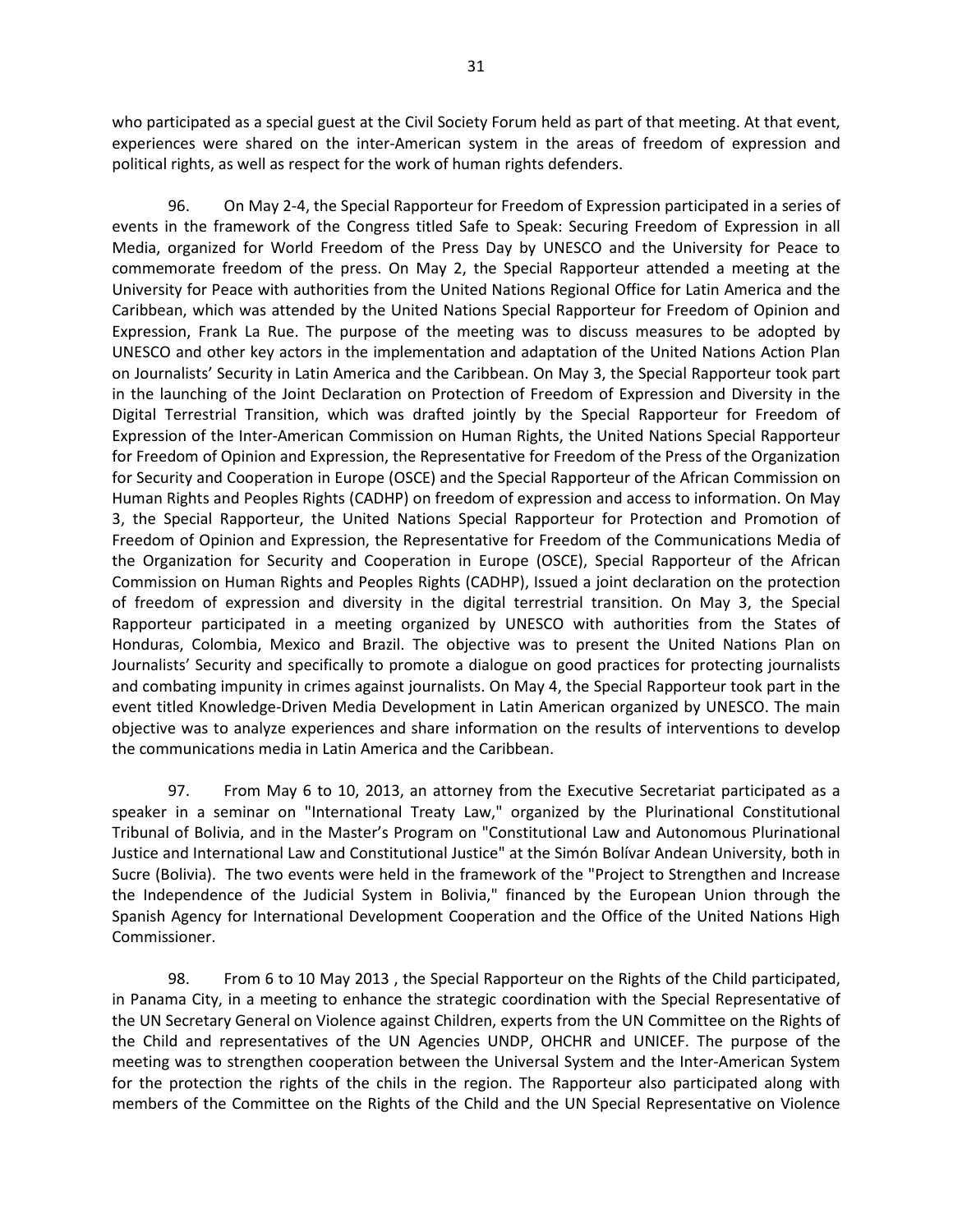against Children in a public event, in Panama City, to promote universal ratification of international treaties relating to the protection of children's rights, including the ratification of the Optional Protocol to the UN Convention on the Rights of the Child on a communications procedure.

99. From June 10 to 14, 2013 the Rapporteur on the Rights of the Child participated in the meeting of the High Atorities on Human Rights of MERCOSUR and the meeting of Permanent Committee NIÑOSUR, which took place in Montevideo.

100. Between May 14 and 15, 2013 was held at the ECLAC headquarters in Santiago, Chile, a "Meeting of Experts to Define Strategic Priorities of the Regional Agenda on the Status of Persons with Disabilities", where Commissioner Rose-Marie Belle Antoine was invited and participated in the Panel No 2: Effective Realization of the rights of persons with disabilities. The Commissioner gave a presentation about "Cases of human rights violations against persons with disabilities reported to the Inter-American Commission on Human Rights".

101. On June 14, the Rapporteur launched in person the Report on the Human Rights of Persons Deprived of Liberty in the Americas in the city of Panama, in a ceremony organized by the Association for the Prevention of Torture (APT), which was also attended by Mrs. Carmen Rosa Villa, Regional Representative for Central America of the Office of the High Commissioner for Human Rights of the UN, officials from the Government of Panama and representatives of civil society.

102. Between June 18 and 19,2013, a consultation of experts was held in the Commission headquarters, within process of drafting a thematic report on armed violence and the rights of the child. In the context of the consultation, the Rapporteur received relevant information on the issue from the UN Special Representative on Violence against Children, UNICEF and other international experts.

103. On June 19, 2013, the Rapporteur on the Rights of the Child and the Special Representative of the UN Secretary General on Violence against Children agreed to strengthen their collaboration in the framework of a strategic Cooperation Agreement for the work in the Americas, which was announced in Washington, DC. This cooperation will allow to enhance the follow-up, within the inter-American system, of the recommendations to prevent and eliminate all forms of violence against children, contained in the UN Study on Violence against Children from 2006.

104. On June 21, 2013, the Special Rapporteur, the United Nations Special Rapporteur for Protection and Promotion of Freedom of Opinion and Expression produced a joint declaration on surveillance programs and their impact on freedom of expression.

105. Between June 25 and 29, 2013, staff from the Office of the Rapporteur took part in a seminar held in Paraíba, Brazil, on Ensuring Consistency with Treaties (Control de Convencionalidad) and Case-Law of the Inter-American Court of Human Rights in order to give a talk on the case-law of the Inter-American Court in relation to gender and reparations. The seminar was organized by the Inter-American Court in conjunction with the Amnesty Committee and the Ministry of Justice of Brazil. The organizers invited government officials, federal and state judges, government attorneys, prosecutors, and a number of civil society organizations.

106. On July 10, a representative from the Rapporteurship on the Rights of Persons Deprived of Liberty participated in a meeting of experts on the review of the UN Standard Minimum Rules for the Treatment of Prisoners organized by the Special Rapporteur on Torture and Other Cruel, Inhuman or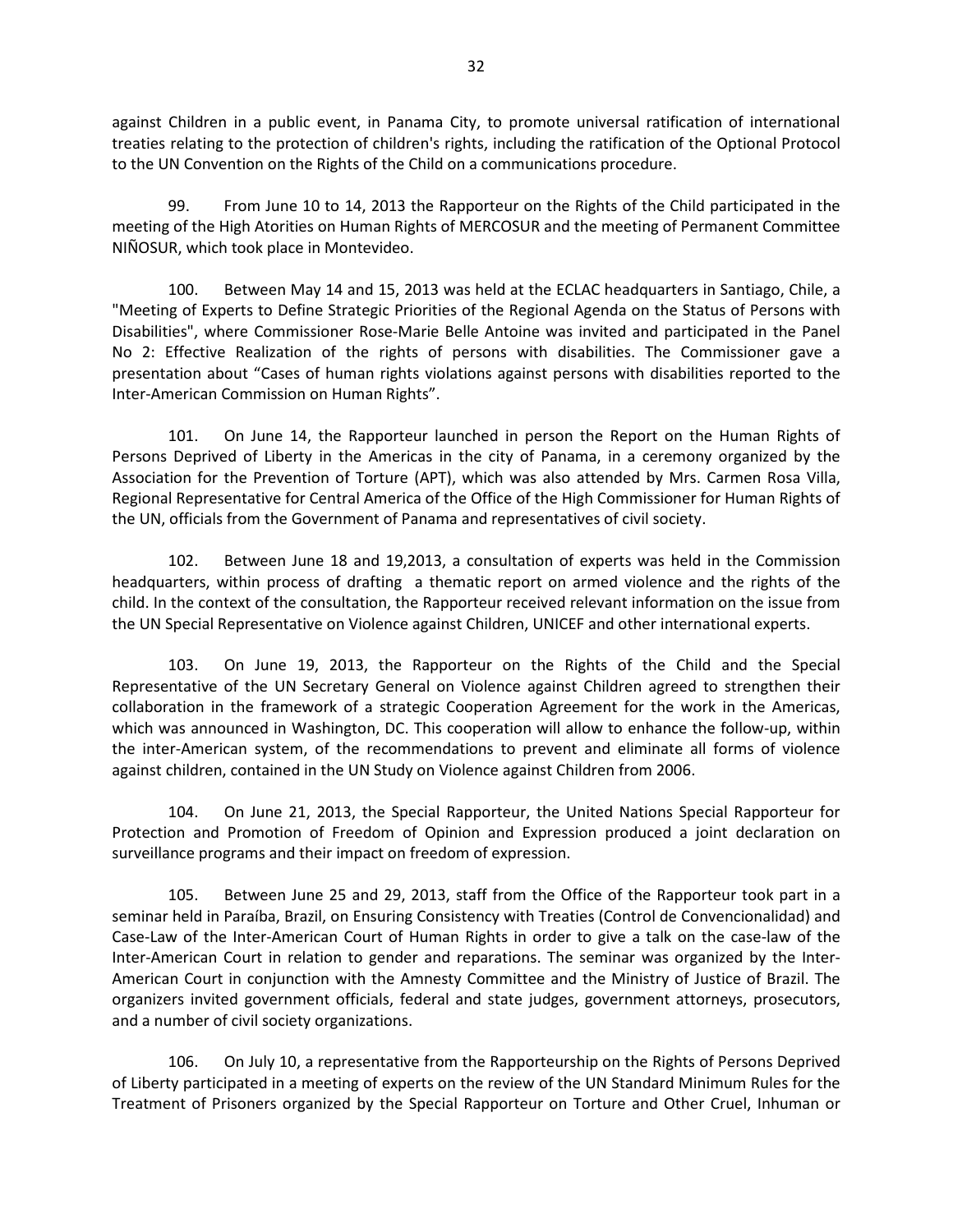Degrading Treatment or Punishment, Mr. Juan Mendez. This event took place at Oxford, England; and was sponsored by the Office of the UN High Commissioner for Human Rights, the Center for Human rights & Humanitarian Law of the American University and the project Human Rights for Future Generations of the University of Oxford.

107. From 26 August to 6 September 2013, the Rapporteur on the Rights of the Child held a series of activities under the framework of the Cooperation Agreement with UNICEF's Regional Office for Latin America and the Caribbean, which has as main objective to promote coordination among both entities in the promotion and protection of child rights in the hemisphere. In particular, the Rapporteur conducted two promotional visits, to Peru, from 26 to 29 August, and to Chile, from 2 to 6 September.

108. On September 13, 2013, the Office of the Special Rapporteur produced a joint communiqué with the United Nations Special Rapporteur for Protection and Promotion of Freedom of Opinion and Expression on "Violence against Journalists and Communicators in the Framework of Social Manifestations.

109. On September 23, 2013, a specialist from the Executive Secretariat took part in a meeting in Nairobi, Kenya, organized by the African Commission on Human and Peoples' Rights, which was attended by members of the African Commission, the United Nations Special Rapporteur on the Rights of Indigenous Peoples, civil society organizations, and representatives of the Kenyan State.

110. On September 27, the Executive Secretary was part of a high-level ministerial meeting on the role of regional organizations in the fight for the abolition of the death penalty. The event was held at UN headquarters in New York.

111. From September 30 to October 17, within the framework of the cooperation agreement with UNICEF, the Rapporteur on the Rights of the Child visited Brazil, Mexico, and Honduras with the aim of accessing to information on the issue of armed violence and its effects on the rights of the child, consulting a broad range of stakeholders.

112. On October 3, 2013, the Special Rapporteur on the Rights of Indigenous Peoples participated in the "Roundtable: Guatemala" organized by the Department of Democratic Sustainability and Special Missions of the OAS Secretariat for Political Affairs.

113. On October 10, 2013, the Executive Secretariat staff met with Volker Turk, Director of the Division of International Protection, Office of the United Nations High Commissioner for Refugees (UNHCR); Buti Kale, Deputy Regional Representative UNHCR United States and the Caribbean; and Anna Greene, UNHCR Senior Protection Officer for the United States and the Caribbean, in order to exchange information on issues of concern to both institutions.

114. On October 18, in the framework of the Ibero-American Summit, the Rapporteur on the Rights of the Child, together with the Executive Secretary of the IACHR, the President of Costa Rica, Mme. Chinchilla, UNICEF's regional representative for Latin America and the Caribbean, Mr. Aasen, and Ms. Perrault of UNICEF's regional office, presented the IACHR report on "The Right of Boys and Girls to a Family. Alternative Care. Ending Institutionalization in the Americas," and launched the UNICEF call for action to prevent the institutionalization of young children and promote the strengthening of families as environments for the protection, care, and rearing of children.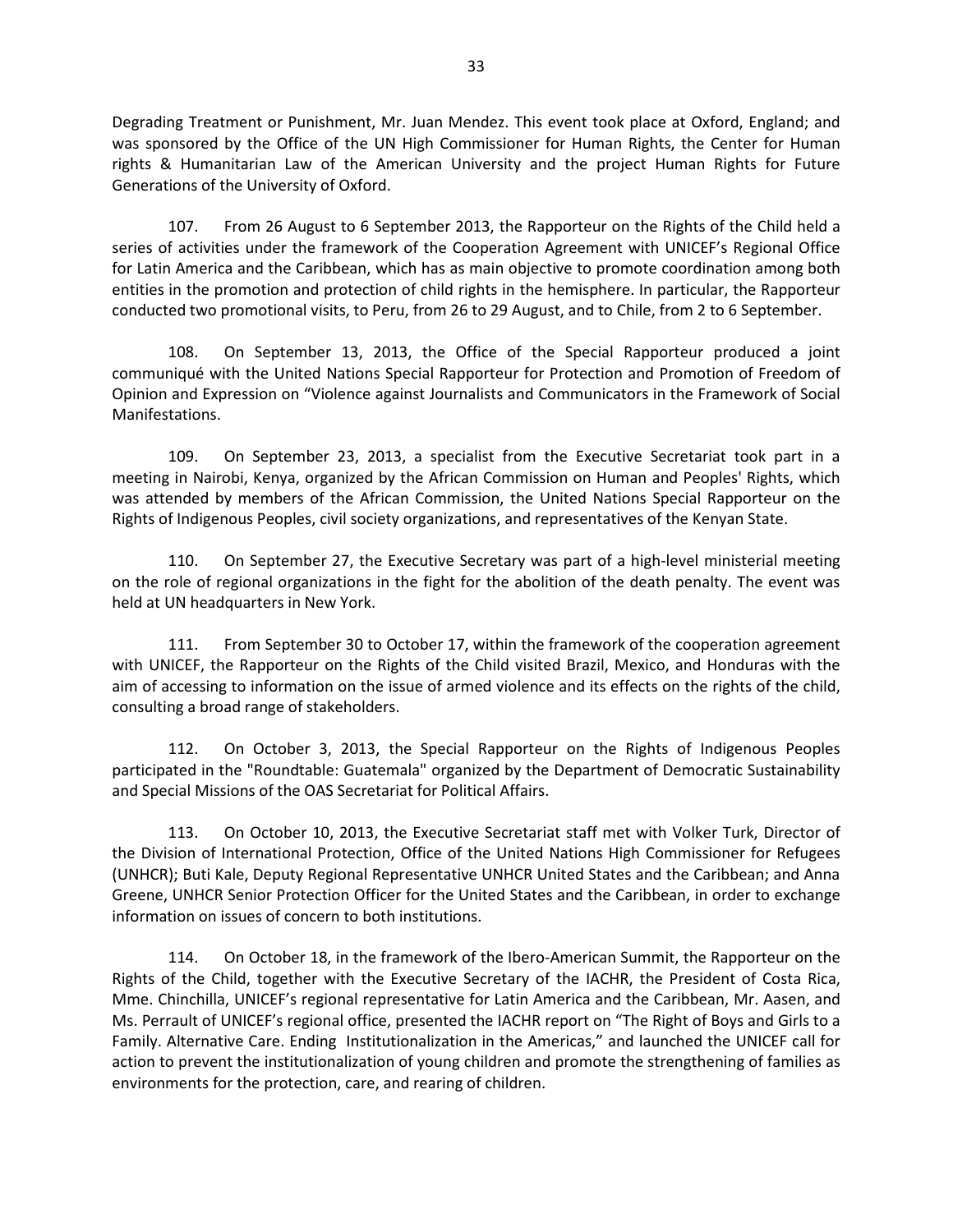115. On October 22, within the context of the UN General Assembly, the Rapporteur on the Rights of the Child took part together to the Special Representative of the UN Secretary-General on Violence against Children, in an event promoted by the Permanent Missions to the UN of the States of Brazil and Austria, and co-organized by Save the Children and Aldeas Infantiles SOS. The event was aimed to analyze developments on the implementation of the UN Guidelines for the Alternative Care of Children and contributions in terms of standards of protections included in the IACHR thematic report "The Right of Boys and Girls to a Family. Alternative Care. Ending Institutionalization in the Americas."

116. On October 22, the staff of the Rapporteurship on the Rights of Persons Deprived of Liberty participated at the side event Reviewing the Standards Minimum Rules for the Treatment of Prisoners – Preventing Torture and ill-treatment?, organized by the Special Rapporteur on Torture and Other Cruel, Inhuman or Degrading Treatment or Punishment, in the frame of the 68th period of sessions of the General Assembly of the UN, in New York. The goal of this event was to provide an opportunity to draw attention to the on-going review process and to discuss the recommendations rendered by the Special Rapporteur in his recent report (A/68/295), delivered specifically for this process. Also participated in this panel discussion: Malcolm Evans, Chair of the Subcommittee on the Prevention of Torture (SPT); Claudio Grossman, Chair of the Committee Against Torture (CAT); Andrea Huber, Policy Director of Penal Reform International (PRI); Jamil Dakwar, Director Director of the Human Rights Program of American Civil Liberties Union (ACLU); y Yuval Ginbar, Asesor Legal Advisor of Amnesty International (AI).

117. On October 25, 2013, the Rapporteur on the Rights of Women took part in a seminar held under the auspices of the United Nations special rapporteur on violence against women, its causes and consequences, and the Office of the High Commissioner for Human Rights, on the problem of violence against women and the state's obligations in tackling this serious human rights problem.

118. On November 12, 2013, with the International Committee of the Red Cross, the Executive Secretary of the IACHR conducted a workshop on International Humanitarian Law and Related Topics, addressed to its staff members. The purpose of the event was to meet and interexchange forms and contents of addressing the protection of individuals from each of the institutions in their respective fields of application. On that first workshop two topics were addressed: the International humanitarian law and use of force.

119. On November 15, 2013, the Executive Secretary of the IACHR held a meeting with representatives from various departments of the Food and Agriculture Organization (FAO), to establish a cooperative relationship around the right to food in the framework of economic, social and cultural rights (ESCR).

120. On December 2-3, 2013, a lawyer of the Executive Secretariat of the IACHR participated in the second annual UN Forum on Business and Human Rights will be held in Geneva. The Forum was established by the Human Rights Council and is under the guidance of the UN Working Group on Business and Human Rights. The Forum provides a global platform for the promotion and implementation of the Guiding Principles on Business and Human Rights.

121. On December 5-6, 2013, a lawyer of the Executive Secretariat of the IACHR participated in the 15th EU-NGO Forum on Human Rights held in Brussels, organized by the European Commission. The theme of the forum was "accountability" articulated into two thematic axis : "the fight against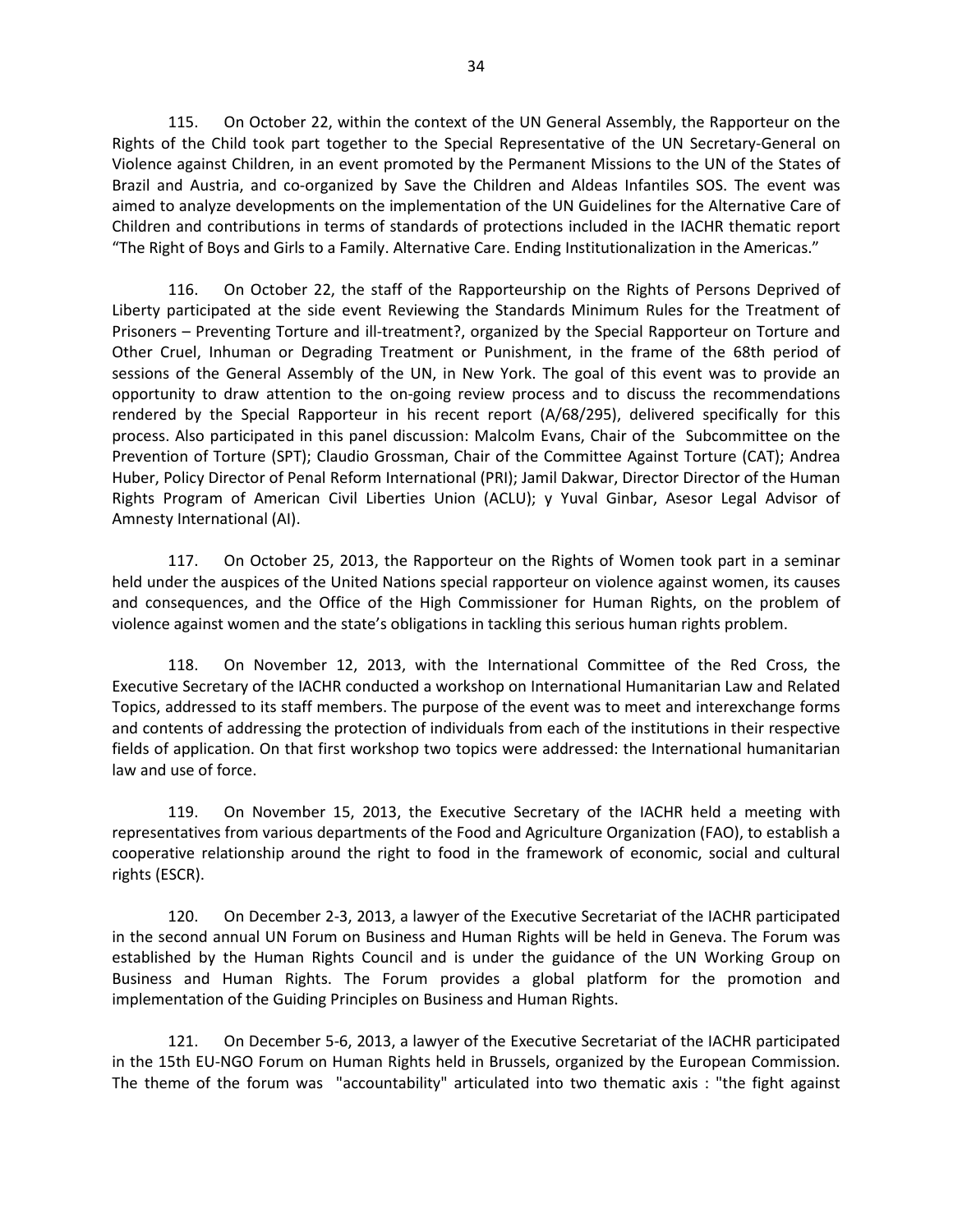impunity" and "accountability of economic, social and cultural rights". The participation of the Commission's representation was part of the first axis.

122. On December 12-13, 2013 the Special Rapporteur conducted an academic visit to Brazil jointly with the Special Rapporteur of the United Nations for the protection and promotion of freedom of opinion and expression, Frank La Rue. On December 12, the rapporteurs participated in the World Human Rights Forum (WHRF), in Brasilia, Brazil. This forum is an initiative of the Secretariat for Human Rights of the Presidency of the Republic in collaboration with the civil society, international organizations, associated countries and institutions. In this forum, the rapporteurs held a joint Conference on Internet, privacy, and freedom of expression and another Conference on communication rights and democratic media. During the visit, they held joint meetings with various State's representatives. Thus, the rapporteurs met with the Minister of the Controladoria-Geral da União (CGU), Jorge Hage and all the Secretaries of State, the Secretary national anti-corruption, Ombudsman "Ouvidor" General of the Nation, Secretary of transparency and other senior officials of the Executive Branch on issues of access to information. They also met with the President of the Federal Supreme Court to define the terms of a cooperation agreement and dictate a joint workshop on access to information to officials of the CGU.

123. On December 11, 2013, the Rapporteur on the Rights of the Child participated in a training workshop on the Inter-American Human Rights System organized by the Inter-American Institute of Human Rights (IIHR), the Secretariat for Human Rights of Brazil, and the Inter-American Court of Human Rights, during which she gave a presentation on the main progress that has been made on promoting and protecting the rights of children in the inter-American system.

124. On December 10 and 11, 2013, Commissioner Rose-Marie Antoine represented the Commission in a meeting in Haiti organized by the Ministry of Foreign Affairs and the Inter-Ministerial Committee on Human Rights. She presented a paper "The Inter-American System on Human Rights-Lessons for Haiti."

125. On December 13, 2013, the Rapporteur on the Rights of the Child, together with the Special Representative of the UN Secretary General on Violence against Children, during the activities organized by the Brazil UNICEF office, in the context of World Human Rights Forum, presented the IACHR thematic report entitled "The Right of Boys and Girls to a Family. Alternative Care. Ending Institutionalization in the Americas".

#### **F. Other activities**

#### **The First Inter-American Conference on Human Rights and the Exchange of Best Practices on Friendly Settlements**

126. The First Inter-American Conference on Human Rights and the Exchange of Best Practices on Friendly Settlements took place June 7-9, 2013, at the Training Center of the Spanish Agency for International Cooperation (AECID) in Antigua, Guatemala.

127. The Inter-American Commission held this conference against the backdrop of the implementation phase of the recommendations for strengthening the inter-American human rights system, in order to exchange good practices in the protection of human rights, contribute to the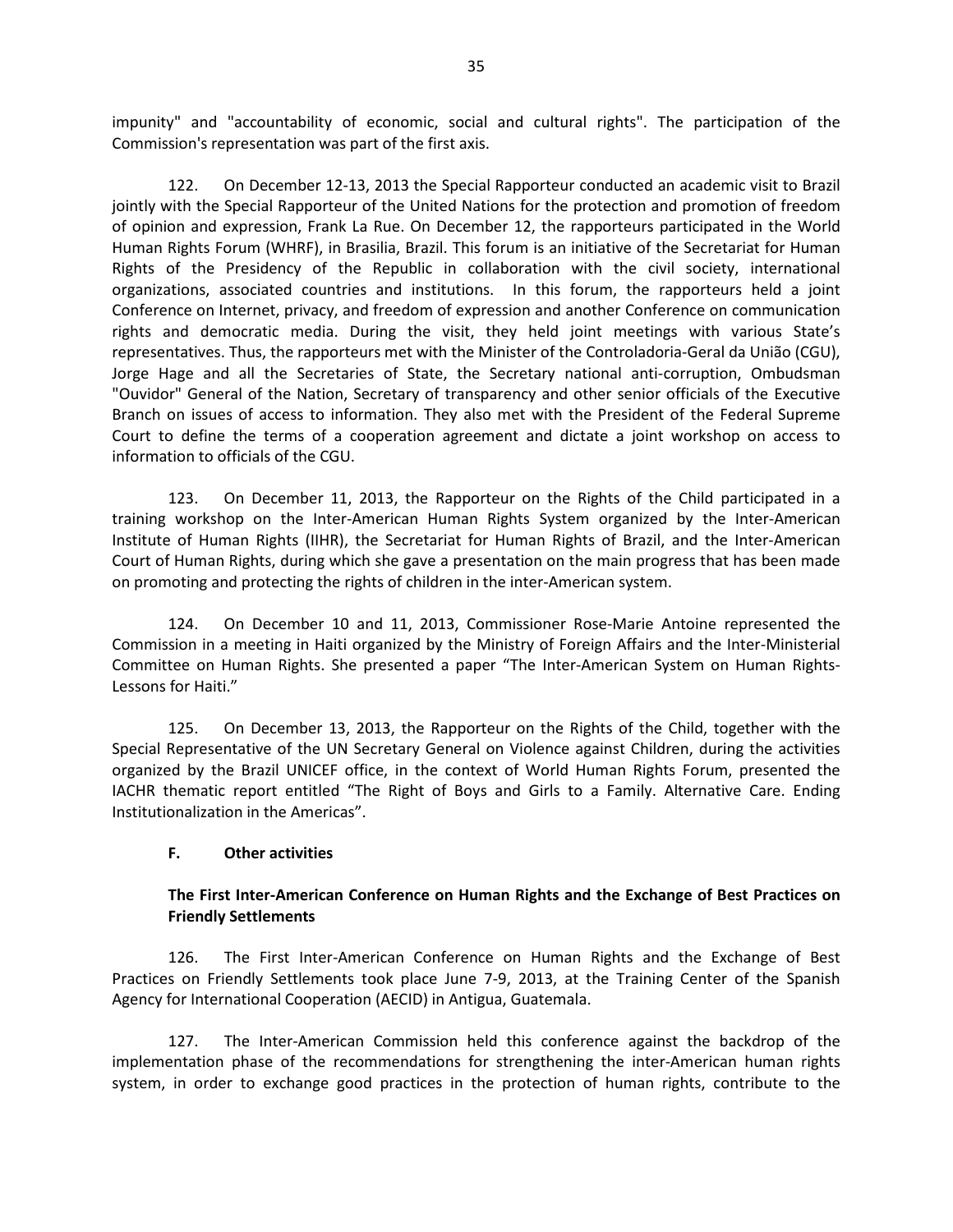collective construction of the inter-America public order, and promote the use of friendly settlements among users of the system.

128. Participants in this activity included representatives from 15 OAS Member States (Argentina, Bolivia, Brazil, Colombia, Costa Rica, Dominican Republic, Ecuador, Guatemala, Honduras, Mexico, Panama, Paraguay, Peru, Suriname, and the United States) as well as representatives from the following civil society organizations: Center for Reproductive Rights (CRR), Center for Justice and International Law (CEJIL), Center for Legal and Social Studies (CELS), Fray Bartolomé de las Casas Human Rights Center, Latin American and Caribbean Committee for the Defense of Women's Rights (CLADEM), International Committee of the Red Cross (CICR), Colombian Commission of Jurists, DEMOS, Due Process of Law Foundation (DPLF), Study for the Defense of Women's Rights (DEMUS), Pro Bono Foundation, Mutual Support Group (GAM), Legal Defense Institute (IDL).

129. Special guests invited to attend the opening session of the conference included Ambassador Jorge Hevia, Permanent Observer of Spain to the OAS; Manuel Lejarreta Lobo, Ambassador of Spain in Guatemala; Pablo Gómez de Olea Bustinza, AECID Director General for Ibero-America; and Roberto Cuellar, Director of the Inter-American Institute of Human Rights.

130. IACHR Chair José de Jesús Orozco gave opening remarks, as did Jesús Manuel Gracia Aldaz, Secretary of State for International Cooperation and for Ibero-America of Spain's Ministry of Foreign Affairs; Héctor Iván Espinoza, Guatemala's Deputy Minister of Foreign Affairs; and OAS Secretary General José Miguel Insulza.

131. The event began with a presentation by Emilio Álvarez Icaza, IACHR Executive Secretary, on general aspects of the friendly settlement process, the evolution of the mechanism, and the Commission's role as facilitator.

132. The agenda included two panel discussions with representatives from the States and from civil society, which presented information on good practices in friendly settlements, particularly aspects related to both the negotiation and content of the agreements as well as compliance and the impact of reparation measures provided in those agreements.

133. The participants on the panel of State representatives were Javier Salgado, from Argentina; María Beatriz Bonna Nogueira, from Brazil; Assad J. Jater Peña, from Colombia; Antonio Arenales Forno from Guatemala; Nimia Da Silva Boschert, from Paraguay; and Alejandro Alday, from Mexico.

134. The participants in the civil society panel were Alejandra Vicente, from the Center for Justice and International Law (CEJIL); Alejandra Cárdenas, from the Center for Reproductive Rights (CRR); Gabriela Kletzel, from the Center for Legal and Social Studies (CELS); María Gabriela Filoni, from the Latin American and Caribbean Committee for the Defense of Women's Rights (CLADEM); Federico Andreu, from the Colombian Commission of Jurists; and Maynor Alvarado, from the Mutual Support Group (GAM).

135. There was also an open discussion moderated by the IACHR Executive Secretary, in which participants expressed their views regarding the future of the friendly settlement mechanism, its challenges, lessons learned, and suggestions for making it more effective.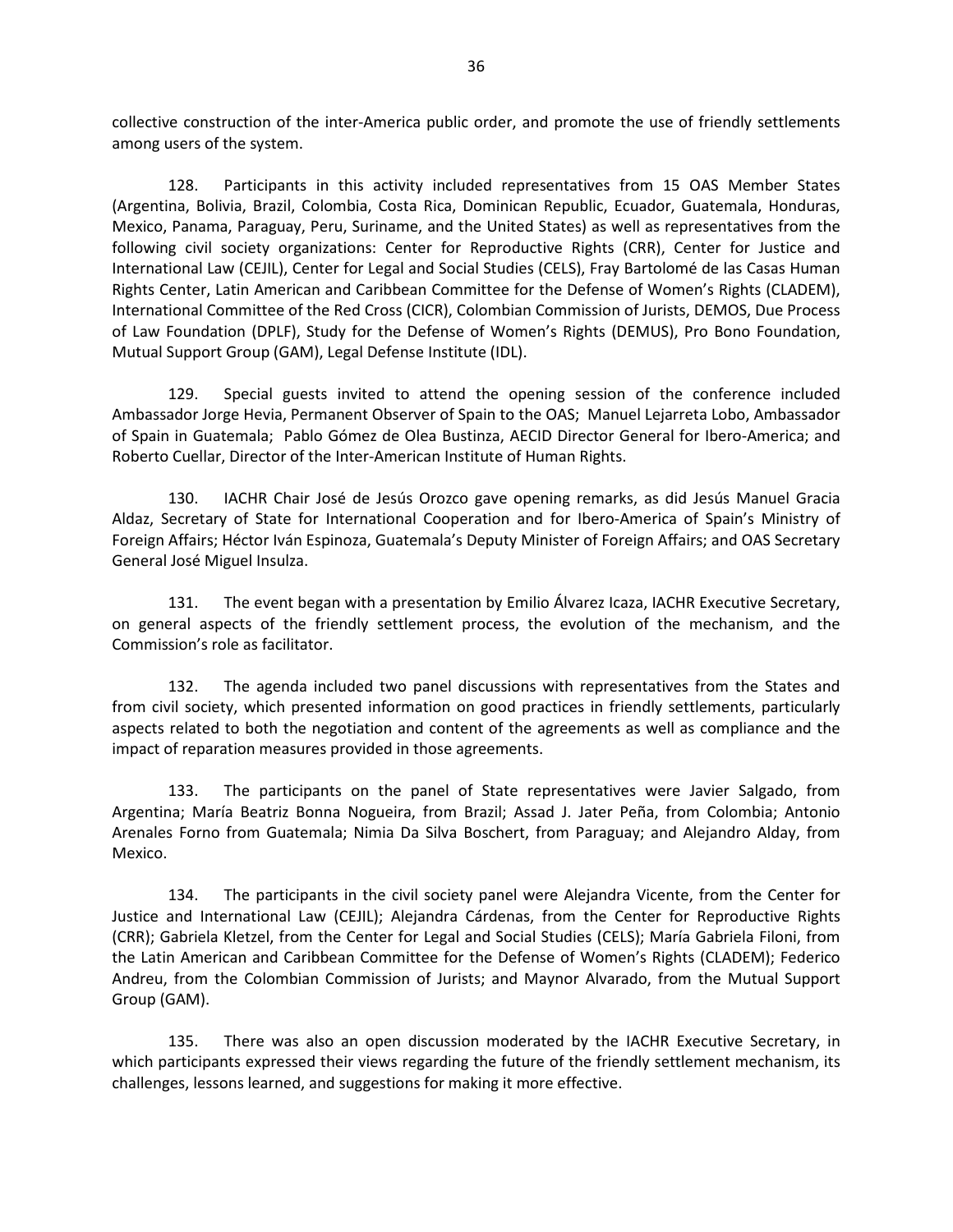136. The conference concluded with the presentation of certificates to the panelists and IACHR Executive Secretary Emilio Álvarez Icaza's thoughts emphasizing the IACHR's role and responsibility in creating opportunities for dialogue to move friendly settlement processes forward; the use of technology to bring parties together; and the challenges the IACHR faces in monitoring compliance with friendly settlement agreements.

#### **First National Seminar on the Friendly Settlement Mechanism**

137. The First National Seminar on the Friendly Settlement Mechanism took place October 14-15, 2013 at the Ibero-American University in Mexico City.

138. The Inter-American Commission conducted this seminar against the backdrop of the implementation phase of the recommendations for strengthening the inter-American human rights system, in order to promote the use of the friendly settlement mechanism as an alternative to the adversarial procedure in the inter-American human rights system, by disseminating the impact achieved through that mechanism and the opening up of opportunities for dialogue to allow petitioners and officials of the Mexican State to exchange good practices and identify challenges for the future to ensure the protection of victims' rights.

139. The participants included representatives from the Mexican State such as the Secretariat of Health, SEGOB, SEDENA, Federal Council of the Judiciary, Office of the Attorney General of the Republic, Secretariat of Government of the Federal District, Office of the Prosecutor of Chihuahua, Attorney General of Morelos, Office of the Attorney General of the Federal District, Secretariat of Government of Hidalgo, Assistant Attorney General of the State of Tlaxcala, Office of Legal Counsel of the Federal Executive, General Secretariat of Government of Chihuahua, Foreign Office Case Management, General Secretariat of Government of Guerrero, the Office of the Attorney General of the State of Mexico.

140. Civil society was represented by participants from the Mexican Commission for the Defense and Promotion of Human Rights (CMDPDH), Commission for Solidarity and Defense of Human Rights (COSYDDHAC), Center for Justice and International Law (CEJIL), Christian Action for the Abolition of Torture (ACAT), Center for Reproductive Rights, Organization for the Investigation, Promotion, and Defense of Human Rights, State Human Rights Commission of Yucatán, Fray Bartolomé de las Casas Human Rights Center, Miguel Agustín Pro Juárez Center "Centro ProDH", Human Rights Commission of the Federal District (CDHDF), Information Group on Reproductive Choice, National Network of Civil Organizations "Full Rights for Everyone," Human Rights Center of Montaña, Tlachinollan, National Association of Democratic Attorneys, Ideas, Strategic Litigation on Human Rights, Litigate OLE, Legal Assistance for Human Rights (ASILEGAL), Documentation, Analysis, and Action for Social Justice, Mexican Law Center, Disability Rights, Fray Francisco de Vitoria Human Rights Center, Center for Civil Collaboration, Center for Research and Economic Teaching, FLACSO Mexico, ITAM, National Center for Social Communication (CENCOS), Article XIX-Mexico, Citizens in Support of Human Rights, (CADHAC), ITESO, Jesuit University of Guadalajara, Institute for Legal Research at the UNAM, Researcher from ILR/UNAM, Autonomous Technological Institute of Mexico (ITAM), Human Rights Attorneys, and Peace Brigades International - Mexico (PBI)

141. José de Jesús Orozco, IACHR President, welcomed the participants. Special guests who attended the seminar included Ambassador Juan Manuel Gómez Robledo, Under-Secretary for Multilateral Affairs and Human Rights of the Secretariat of Foreign Relations; Doctor José Morales